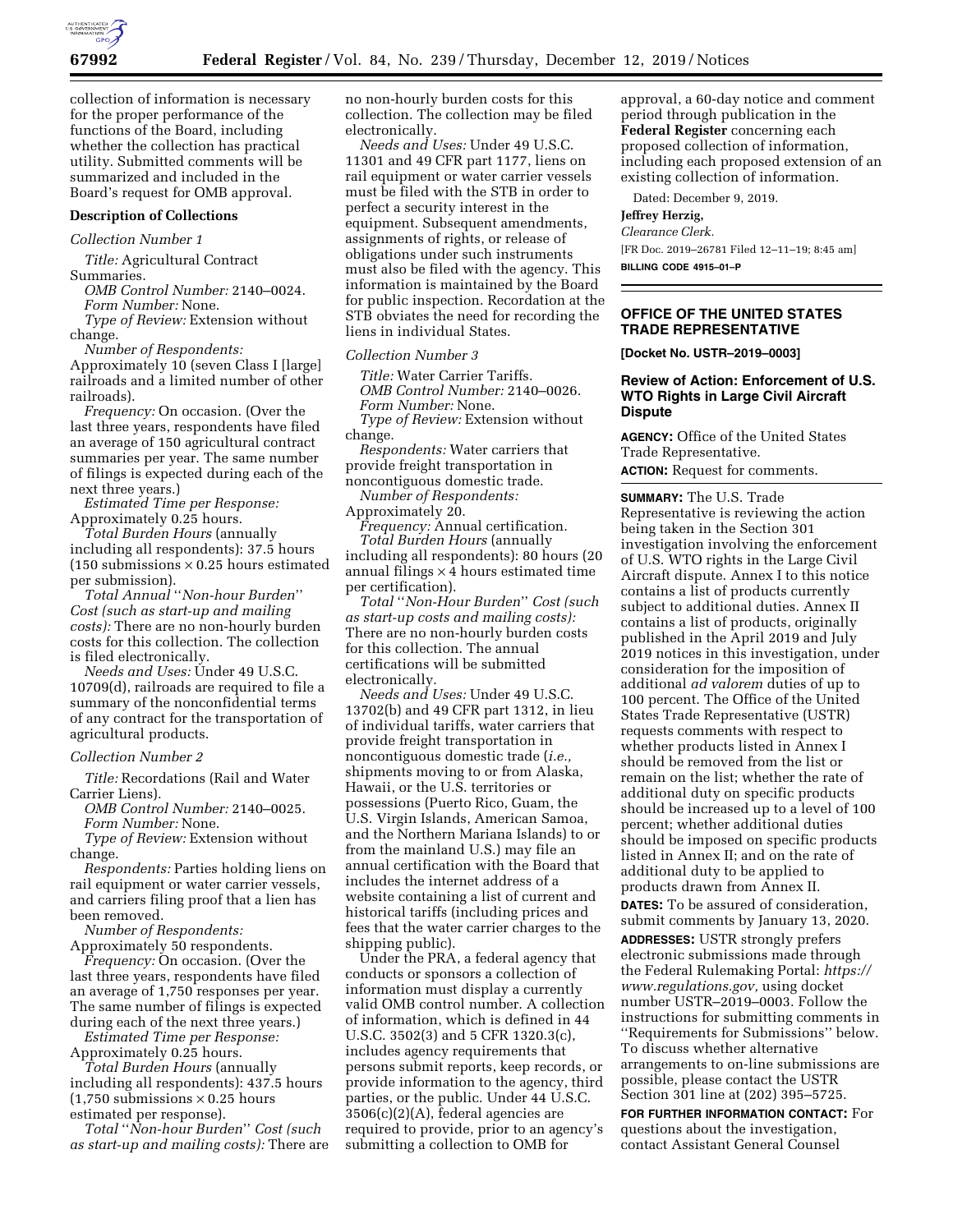Megan Grimball at (202) 395–5725, or Director for Europe Michael Rogers at (202) 395–3320. For questions on customs classification of products identified in the annexes to this notice, contact *[Traderemedy@cbp.dhs.gov.](mailto:Traderemedy@cbp.dhs.gov)* 

### **SUPPLEMENTARY INFORMATION:**

#### **A. Proceedings in the Investigation**

For background on the proceedings in this investigation, please see the prior notices issued in the investigation: 84 FR 15028 (April 12, 2019), 84 FR 32248 (July 5, 2019), 84 FR 54245 (October 9, 2019), and 84 FR 55998 (October 18, 2019).

## **B. Review of the Action in the Investigation**

The U.S. Trade Representative is reviewing the action being taken in the investigation. USTR invites public comments with respect to the maintenance or imposition of additional duties on the specific products of specific EU member states indicated on the lists in the Annexes to this notice. Annex I lists the specific products of specific EU member states that currently are subject to additional duties of 10 or 25 percent. *See* 84 FR 54245 and 84 FR 55998. Annex II lists products of EU member states for which additional duties of up to 100 percent previously had been proposed, but for which no additional duties have yet been imposed in this investigation. *See* 84 FR 15028 and 84 FR 32248.

With respect to products listed in Annex I, USTR invites interested persons to comment on whether specific products of specific EU member states should be removed from the list or should remain on the list, and if a product remains on the list, whether the current rate of additional duty should be increased to as high as 100 percent.

With respect to products listed in Annex II, USTR invites interested persons to comment on whether specific products of specific EU member states should be included on a revised list of products subject to additional duties, and the rate of additional duty (as high as 100 percent) that should be imposed.

USTR invites interested persons to address:

(i) Whether maintaining or imposing additional duties on a specific product of one or more specific EU member states would be appropriate to enforce U.S. WTO rights or to obtain the elimination of the EU's WTOinconsistent measures, and/or would be likely to result in the EU implementing

the DSB recommendations in the Large Civil Aircraft dispute or in achieving a mutually satisfactory solution.

(ii) Whether maintaining or imposing additional duties on specific products of one or more specific EU member states would cause disproportionate economic harm to U.S. interests, including small or medium-size businesses and consumers.

### **C. Requirements for Submissions**

All submissions must be in English and sent electronically via *[www.regulations.gov.](http://www.regulations.gov)* To submit comments via *[www.regulations.gov,](http://www.regulations.gov)*  enter docket number USTR–2019–0003 on the home page and click ''search.'' The site will provide a search results page listing all documents associated with this docket. Find a reference to this notice and click on the link entitled ''comment now!'' For further information on using the *[www.regulations.gov](http://www.regulations.gov)* website, please consult the resources provided on the website by clicking on ''how to use regulations.gov'' on the bottom of the *[www.regulations.gov](http://www.regulations.gov)* home page. USTR will not accept hand-delivered submissions.

The *[www.regulations.gov](http://www.regulations.gov)* website allows users to submit comments by filling in a ''type comment'' field or by attaching a document using an ''upload file'' field. USTR prefers that you submit comments in an attached document. If you attach a document, it is sufficient to type ''see attached'' in the ''type comment'' field. USTR strongly prefers submissions in Adobe Acrobat (.pdf). If you use an application other than Adobe Acrobat or Word (.doc), please indicate the name of the application in the ''type comment'' field.

File names should reflect the name of the person or entity submitting the comments. Please do not attach separate cover letters to electronic submissions; rather, include any information that might appear in a cover letter in the comments themselves. Similarly, to the extent possible, please include any exhibits, annexes, or other attachments in the same file as the comment itself, rather than submitting them as separate files.

*Do not submit comments containing business confidential information (BCI) via [www.regulations.gov.](http://www.regulations.gov)* Instead, email any comments containing BCI to *[301aircraft@ustr.eop.gov.](mailto:301aircraft@ustr.eop.gov)* The file name of the business confidential version should begin with the characters 'BC'. For any comments submitted electronically containing BCI, the file

name of the business confidential version should begin with the characters 'BC'. Any page containing BCI must be clearly marked ''BUSINESS CONFIDENTIAL'' on the top of that page and the submission should clearly indicate, via brackets, highlighting, or other means, the specific information that is business confidential. If you request business confidential treatment, you must certify in writing that disclosure of the information would endanger trade secrets or profitability, and that the information would not customarily be released to the public. Filers of submissions containing BCI also must submit a public version of their comments. The file name of the public version should begin with the character 'P'. The 'BC' and 'P' should be followed by the name of the person or entity submitting the comments. If these procedures are not sufficient to protect BCI or otherwise protect business interests, please contact the USTR Section 301 line at (202) 395–5725 to discuss whether alternative arrangements are possible.

USTR will post submissions in the docket for public inspection, except BCI. You can view submissions on the *<https://www.regulations.gov>* website by entering docket number USTR–2019– 0003 in the search field on the home page.

#### **Joseph Barloon,**

*General Counsel, Office of the U.S. Trade Representative.* 

#### **Annex I**

#### **Products Currently Subject to Additional Duties in the Investigation**

**Note:** The product descriptions that are contained this Annex are provided for informational purposes only, and are not intended to delimit in any way the scope of the action, except as specified below. In all cases, the formal language in the notices published at 84 FR 54245 and 84 FR 55998 governs the tariff treatment of products covered by the action. Any questions regarding the scope of particular HTS subheadings should be referred to U.S. Customs and Border Protection. In the product descriptions, the abbreviation ''nesoi'' means ''not elsewhere specified or included''.

Part 1—Products of France, Germany, Spain, or the United Kingdom described below are subject to additional import duties of 10 percent ad valorem:

**Note:** For purposes of the 8-digit subheading of HTS listed below, the product description defines and limits the scope of the proposed action.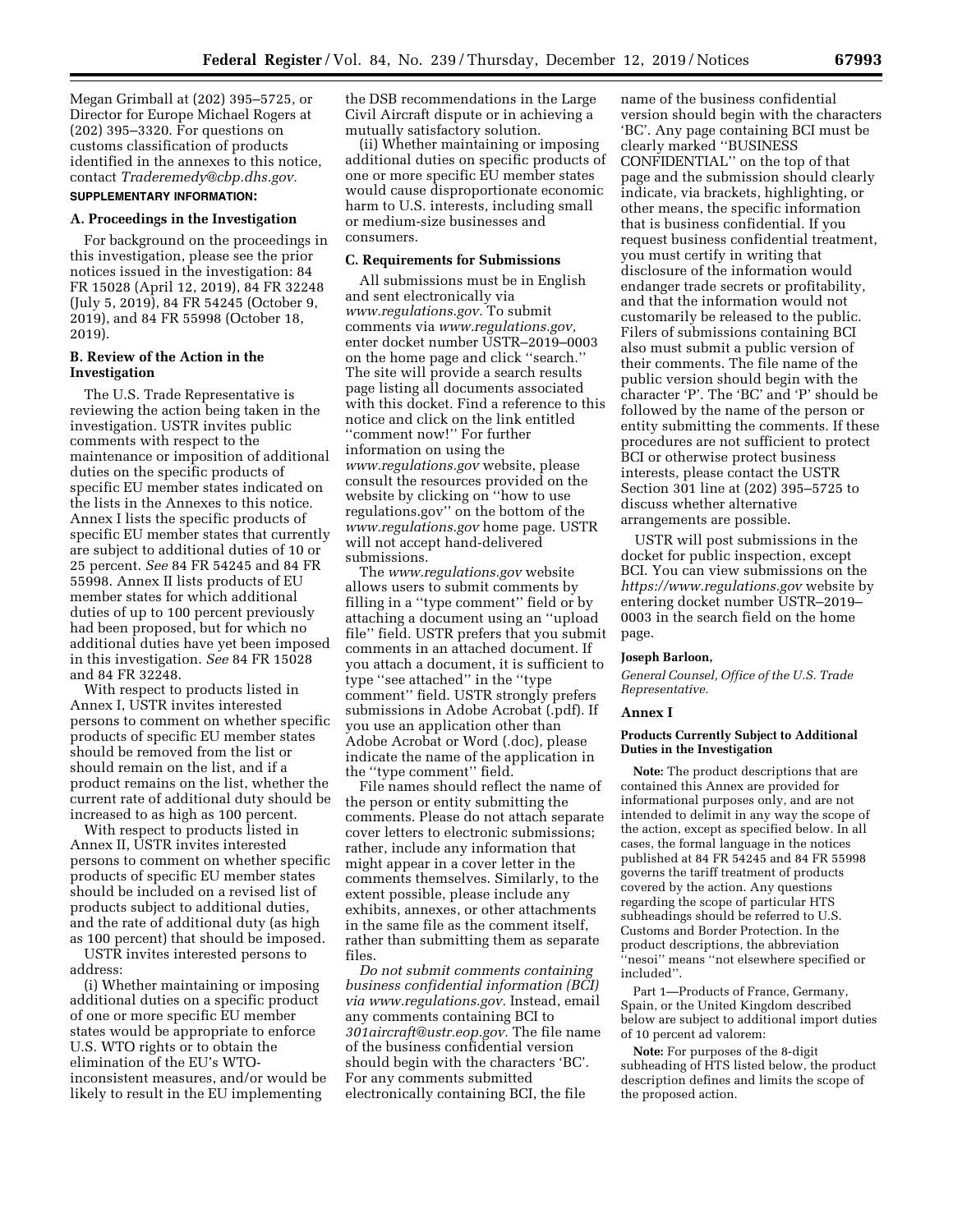| HTS subheading | Product description                                                                                                                                                                                                                                                      |
|----------------|--------------------------------------------------------------------------------------------------------------------------------------------------------------------------------------------------------------------------------------------------------------------------|
| 8802.40.00**   | New airplanes and other new aircraft, as defined in U.S. note 21(b), (other than military airplanes or other military aircraft),<br>of an unladen weight exceeding 30,000 kg (described in statistical reporting numbers 8802.40.0040, 8802.40.0060 or<br>8802.40.0070). |

\*\* Only a portion of HS8 digit is to be covered

Part 2—Products of Austria, Belgium, Bulgaria, Croatia, Cyprus, Czech Republic, Denmark, Estonia, Finland, France, Germany, Greece, Hungary, Ireland, Italy, Latvia,

Lithuania, Luxembourg, Malta, Netherlands, Poland, Portugal, Romania, Slovakia, Slovenia, Spain, Sweden, or the United Kingdom described below are subject to

additional import duties of 25 percent ad valorem:

| HTS subheading                         | Product description                                                                                                                                                                                                                                                                                                           |
|----------------------------------------|-------------------------------------------------------------------------------------------------------------------------------------------------------------------------------------------------------------------------------------------------------------------------------------------------------------------------------|
| 0403.10.50                             | Yogurt, in dry form, whether or not flavored or containing add fruit or cocoa, not subject to gen nte 15 or add. US nte 10<br>to $Ch.4.$                                                                                                                                                                                      |
| 0403.90.85<br>0403.90.90<br>0405.20.20 | Fermented milk o/than dried fermented milk or o/than dried milk with added lactic ferments.<br>Curdled milk/cream/kephir & other fermentd or acid. milk/cream subject to add US note 10 to Ch.4.<br>Butter substitute dairy spreads, over 45% butterfat weight, subject to quota pursuant to chapter 4 additional US note 14. |
| 0406.10.28                             | Fresh (unripened/uncured) cheddar cheese, cheese/subs for cheese cont or proc from cheddar cheese, not subj to Ch4<br>US note 18, not GN15.                                                                                                                                                                                   |
| 0406.10.54                             | Fresh (unripened/uncured) Italian-type cheeses from cow milk, cheese/substitutes cont or proc therefrom, subj to Ch4 US<br>nte 21, not GN15.                                                                                                                                                                                  |
| 0406.10.58                             | Fresh (unrip./uncured) Italian-type cheeses from cow milk, cheese/substitutes cont or proc therefrom, not subj to Ch4 US<br>note 21 or GN15.                                                                                                                                                                                  |
| 0406.10.68                             | Fresh (unripened/uncured) Swiss/emmentaler cheeses exc eye formation, gruyere-process cheese and cheese cont or<br>proc. from such, not subj.                                                                                                                                                                                 |
| 0406.20.51                             | Romano, reggiano, provolone, provoletti, sbrinz and goya, made from cow's milk, grated or powdered, subject to add US<br>note 21 to Ch.4.                                                                                                                                                                                     |
| 0406.20.53                             | Romano, reggiano, provolone, provoletti, sbrinz and goya, made from cow's milk, grated or powdered, not subj to Ch4 US<br>nte 21 or GN15.                                                                                                                                                                                     |
| 0406.20.69                             | Cheese containing or processed from american-type cheese (except cheddar), grated or powdered, subject to add US<br>note 19 to Ch. 4.                                                                                                                                                                                         |
| 0406.20.77                             | Cheese containing or processed from italian-type cheeses made from cow's milk, grated or powdered, subject to add US<br>note 21 to Ch. 4.                                                                                                                                                                                     |
| 0406.20.79                             | Cheese containing or processed from italian-type cheeses made from cow's milk, grated or powdered, not subject to add<br>US note 21 to Ch. 4.                                                                                                                                                                                 |
| 0406.20.87                             | Cheese (including mixtures), nesoi, n/o 0.5% by wt. of butterfat, grated or powdered, not subject to add US note 23 to Ch.<br>4.                                                                                                                                                                                              |
| 0406.20.91                             | Cheese (including mixtures), nesoi, o/0.5% by wt of butterfat, w/cow's milk, grated or powdered, not subject to add US<br>note 16 to Ch. 4.                                                                                                                                                                                   |
| 0406.30.05<br>0406.30.18               | Stilton cheese, processed, not grated or powdered, subject to add US note 24 to Ch. 4.<br>Blue-veined cheese (except roquefort), processed, not grated or powdered, not subject to gen. note 15 or add. US note 17<br>to Ch. 4.                                                                                               |
| 0406.30.28                             | Cheddar cheese, processed, not grated or powdered, not subject to gen note 15 or in add US note 18 to Ch. 4.                                                                                                                                                                                                                  |
| 0406.30.34                             | Colby cheese, processed, not grated or powdered, subject to add US note 19 to Ch. 4.                                                                                                                                                                                                                                          |
| 0406.30.38<br>0406.30.55               | Colby cheese, processed, not grated or powdered, not subject to gen note 15 or add US note 19 to Ch. 4.<br>Processed cheeses made from sheep's milk, including mixtures of such cheeses, not grated or powdered.                                                                                                              |
| 0406.30.69                             | Processed cheese cont/procd fr american-type cheese (ex cheddar), not grated/powdered, subject to add US note 19 to<br>Ch. 4, not GN15.                                                                                                                                                                                       |
| 0406.30.79                             | Processed cheese cont/procd from italian-type, not grated/powdered, not subject to add US note 21 to Ch. 4, not GN15.                                                                                                                                                                                                         |
| 0406.40.44                             | Stilton cheese, nesoi, in original loaves, subject to add. US note 24 to Ch. 4.                                                                                                                                                                                                                                               |
| 0406.40.48                             | Stilton cheese, nesoi, not in original loaves, subject to add. US note 24 to Ch. 4.                                                                                                                                                                                                                                           |
| 0406.90.32                             | Goya cheese from cow's milk, not in original loaves, nesoi, not subject to gen. note 15 or to add. US note 21 to Ch. 4.                                                                                                                                                                                                       |
| 0406.90.43<br>0406.90.52               | Reggiano, Parmesan, Provolone, and Provoletti cheese, nesoi, not from cow's milk, not subject to gen. note 15.<br>Colby cheese, nesoi, subject to add. US note 19 to Ch. 4 and entered pursuant to its provisions.                                                                                                            |
| 0406.90.54                             | Colby cheese, nesoi, not subject to gen. note 15 or to add. US note 19 to Ch. 4.                                                                                                                                                                                                                                              |
| 0406.90.68                             | Cheeses & subst. for cheese(incl. mixt.), nesoi, w/romano/reggiano/parmesan/provolone/etc, f/cow milk, not subj. Ch4 US<br>note 21, not GN15.                                                                                                                                                                                 |
| 0406.90.72                             | Cheeses & subst. for cheese (incl. mixt.), nesoi, w/or from blue-veined cheese, subj. to add. US note 17 to Ch.4, not<br>GN15.                                                                                                                                                                                                |
| 0406.90.74                             | Cheeses & subst. for cheese (incl. mixt.), nesoi, w/or from blue-veined cheese, not subj. to add. US note 17 to Ch.4, not<br>GN15.                                                                                                                                                                                            |
| 0406.90.82                             | Cheeses & subst. for cheese (incl. mixt.), nesoi, w/or from Am. cheese except cheddar, subj. to add. US note 19 to Ch.4,<br>not GN15.                                                                                                                                                                                         |
| 0406.90.92                             | Cheeses & subst. for cheese (incl. mixt.), nesoi, w/or from swiss, emmentaler or gruyere, not subj. Ch4 US note 22, not<br>GN15.                                                                                                                                                                                              |
| 0406.90.94                             | Cheeses & subst. for cheese (incl. mixt.), nesoi, w/butterfat n/o 0.5% by wt, not subject to add. US note 23 to Ch. 4, not<br>GN15.                                                                                                                                                                                           |
| 0805.10.00                             | Oranges, fresh or dried.                                                                                                                                                                                                                                                                                                      |
| 0805.21.00                             | Mandarins and other similar citrus hybrids including tangerines, satsumas, clementines, wilkings, fresh or dried.                                                                                                                                                                                                             |
| 0805.22.00                             | Clementines, fresh or dried, other.                                                                                                                                                                                                                                                                                           |
| 0805.50.20<br>0812.10.00               | Lemons, fresh or dried.<br>Cherries, provisionally preserved, but unsuitable in that state for immediate consumption.                                                                                                                                                                                                         |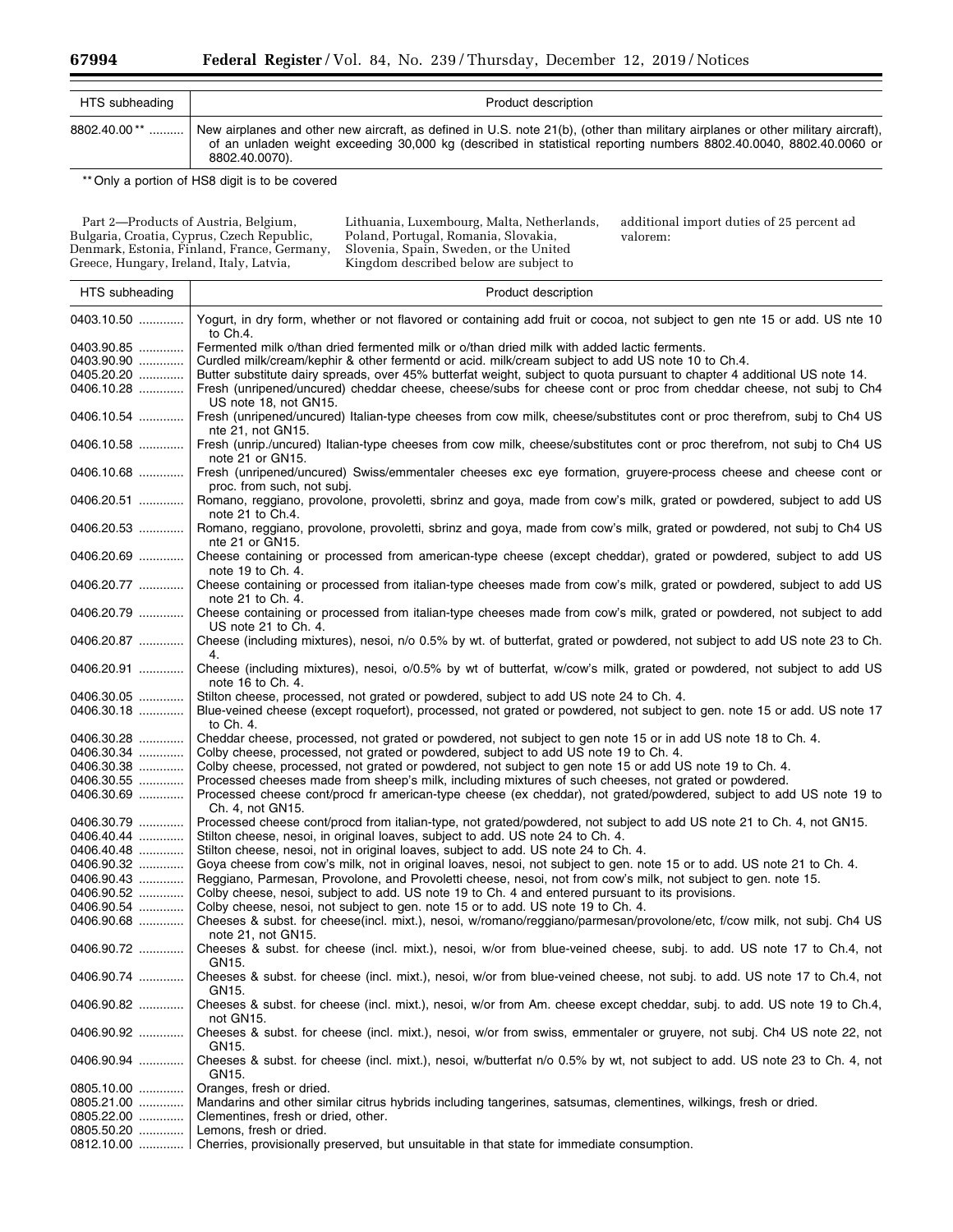| HTS subheading | Product description                                                                                    |
|----------------|--------------------------------------------------------------------------------------------------------|
| 0813.40.30     | Cherries, dried.                                                                                       |
|                | 1602.49.10    Prepared or preserved pork offal, including mixtures.                                    |
| 1605.53.05     | Mussels, containing fish meats or in prepared meals.                                                   |
|                | Products of clams, cockles, and arkshells containing fish meat; prepared meals.                        |
| 1605.56.10     | Razor clams, in airtight containers, prepared or preserved, nesoi.                                     |
| 1605.56.15     | Boiled clams in immediate airtight containers, the contents of which do not exceed 680 g gross weight. |
| $1605.56.20$   | Clams, prepared or preserved, excluding boiled clams, in immediate airtight containers, nesoi.         |
| 1605.56.30     | Clams, prepared or preserved, other than in airtight containers.                                       |
| 1605.56.60     | Cockles and arkshells, prepared or preserved.                                                          |
| 1605.59.05     | Products of molluscs nesoi containing fish meat; prepared meals of molluscs nesoi.                     |
|                | 1605.59.60    Molluscs nesoi, prepared or preserved.                                                   |

Part 3—Products of Germany, Spain, or the United Kingdom described below are subject to additional import duties of 25 percent ad valorem:

| HTS subheading | Product description                                                                                                                              |
|----------------|--------------------------------------------------------------------------------------------------------------------------------------------------|
| 0203.29.40     | Frozen meat of swine, other than retail cuts, nesoi.                                                                                             |
|                |                                                                                                                                                  |
|                | Fresh cheese, and substitutes for cheese, cont. cows milk, neosi, o/0.5% by wt. of butterfat, descr in add US<br>note 16 to Ch 4, not GN15.      |
| 0406.10.88     | Fresh cheese, and substitutes for cheese, cont. cows milk, neosi, o/0.5% by wt. of butterfat, not descr in add US<br>note 16 to Ch 4, not GN 15. |
| 0406.10.95     | Fresh cheese, and substitutes for cheese, not cont. cows milk, neosi, o/0.5% by wt. of butterfat.                                                |
|                | Edam and gouda cheese, nesol, subject to add. US note 20 to Ch. 4.                                                                               |
|                | Cheeses, nesoi, from sheep's milk in original loaves and suitable for grating.                                                                   |
|                | Virgin olive oil and its fractions, whether or not refined, not chemically modified, weighing with the immediate con-<br>tainer under 18 kg.     |
| 1509.90.20     | Olive oil, other than virgin olive oil, and its fractions, not chemically modified, weighing with the immediate con-<br>tainer under 18 kg.      |
| 2005.70.12     | Olives, green, not pitted, in saline, not ripe.                                                                                                  |
|                |                                                                                                                                                  |

Part 4—Products of Austria, Belgium, Bulgaria, Croatia, Cyprus, Czech Republic, Denmark, Estonia, Finland, Germany, Greece, Hungary, Ireland, Italy, Latvia, Lithuania, Luxembourg, Malta, Netherlands, Portugal, Romania, Slovakia, Slovenia, Spain, Sweden, or the United Kingdom described below are subject to additional import duties of 25 percent ad valorem:

| HTS subheading | Product description                                                                                                              |
|----------------|----------------------------------------------------------------------------------------------------------------------------------|
| 0403.10.90     | Yogurt, not in dry form, whether or not flavored or containing add fruit or cocoa.                                               |
| 0405.10.10     | Butter subject to quota pursuant to chapter 4 additional US note 6.                                                              |
| 0405.10.20     | Butter not subject to general note 15 and in excess of guota in chapter 4 additional U.S. note 6.                                |
|                | Processed cheese (incl. mixtures), nesoi, w/cow's milk, not grated or powdered, subject to add US note 16 to Ch.<br>4. not GN15. |
| 0406.90.99     | Cheeses & subst. for cheese (incl. mixt.), nesoi, w/o cows milk, w/butterfat o/0.5% by wt, not GN15.                             |
| 0811.90.80     | Fruit, nesoi, frozen, whether or not previously steamed or boiled.                                                               |
| 1601.00.20     | Pork sausages and similar products of pork, pork offal or blood; food preparations based on these products.                      |
|                | Cherries, otherwise prepared or preserved, nesoi.                                                                                |
| 2008.70.20     | Peaches (excluding nectarines), otherwise prepared or preserved, not elsewhere specified or included.                            |
| 2008.97.90     | Mixtures of fruit or other edible parts of plants, otherwise prepared or preserved, nesoi (excluding tropical fruit<br>salad).   |
| 2009.89.65     | Cherry juice, concentrated or not concentrated.                                                                                  |
|                | Juice of any single vegetable, other than tomato, concentrated or not concentrated.                                              |

Part 5—Products of Austria, Belgium, Bulgaria, Croatia, Cyprus, Czech Republic, Denmark, Estonia, Finland, France, Germany,

Greece, Hungary, Ireland, Italy, Latvia, Lithuania, Luxembourg, Malta, Netherlands, Portugal, Romania, Slovakia, Slovenia, Spain,

Sweden, or the United Kingdom described below are subject to additional import duties of 25 percent ad valorem:

| HTS subheading | Product description                                                                                                                               |
|----------------|---------------------------------------------------------------------------------------------------------------------------------------------------|
| 0405.20.30     | Butter substitute dairy spreads, over 45% butterfat weight, not subj to gen note 15 and in excess of quota in Ch. 4 addi-<br>tional U.S. note 14. |
| 0405.20.80     | Other dairy spreads, not butter substitutes or of a type provided for in chapter 4 additional U.S. note 1.                                        |
| 0406.30.85     | Processed cheese (incl. mixtures), nesoi, n/o 0.5% by wt. butterfat, not grated or powdered, subject to Ch. 4 U.S. note 23,<br>not GN15.          |
| 0406.90.78     | Cheeses & subst. for cheese (incl. mixt.), nesoi, w/or from cheddar cheese, not subj. to add. U.S. note 18 to Ch. 4, not<br>GN15.                 |
| 1602.41.90     | Prepared or preserved pork hams and cuts thereof, not containing cereals or vegetables, nesoi.                                                    |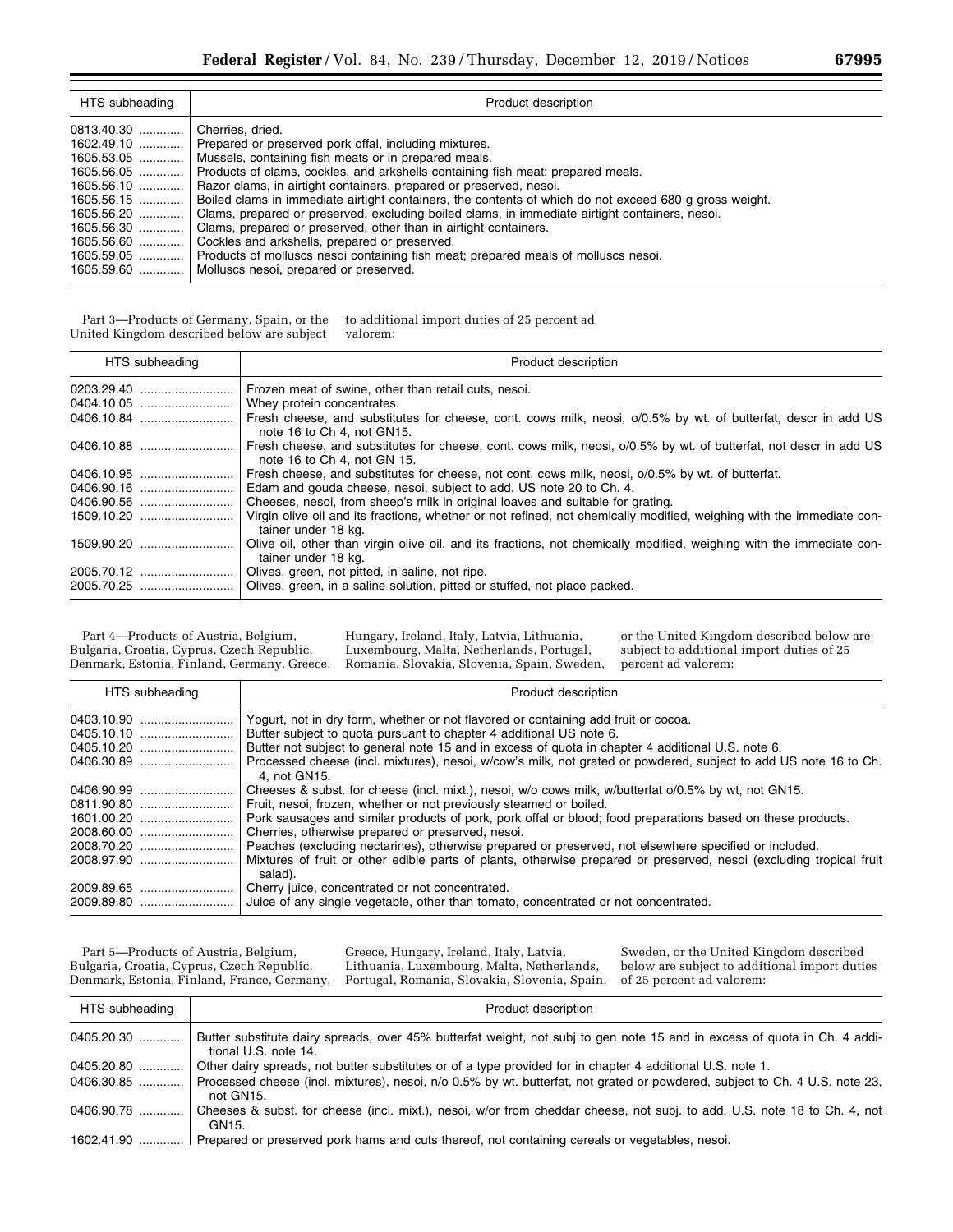| HTS subheading             | Product description                                                                                                                                                                                                                                                                                                                                       |
|----------------------------|-----------------------------------------------------------------------------------------------------------------------------------------------------------------------------------------------------------------------------------------------------------------------------------------------------------------------------------------------------------|
| $1602.42.20$<br>1602.42.40 | Pork shoulders and cuts thereof, boned and cooked and packed in airtight containers.<br>Prepared or preserved pork shoulders and cuts thereof, other than boned and cooked and packed in airtight containers.<br>1602.49.40  Prepared or preserved pork, not containing cereals or vegetables, nesoi.<br>1602.49.90    Prepared or preserved pork, nesoi. |

Part 6—Products of Austria, Belgium, Bulgaria, Croatia, Cyprus, Czech Republic, Denmark, Estonia, Finland, Germany, Greece,

Hungary, Ireland, Italy, Latvia, Lithuania, Luxembourg, Malta, Netherlands, Poland, Portugal, Romania, Slovakia, Slovenia, Spain,

Sweden, or the United Kingdom described below are subject to additional import duties of 25 percent ad valorem:

| Product description                                                                                                                        |
|--------------------------------------------------------------------------------------------------------------------------------------------|
| Fats and oils derived from milk, other than butter or dairy spreads, subject to quota pursuant to chapter 4 additional U.S.<br>note 14.    |
| Gruyere-process cheese, processed, not grated or powdered, subject to add. U.S. note 22 to Ch. 4.                                          |
| Gruyere-process cheese, processed, not grated or powdered, not subject to gen note 15 or add. U.S. note 22 to Ch. 4.                       |
| Blue-veined cheese, nesol, in original loaves, subject to add. U.S. note 17 to Ch. 4.                                                      |
| Cheddar cheese, neosi, subject to add U.S. note 18 to Ch. 4.                                                                               |
| Cheddar cheese, nesol, not subject to gen. note 15 of the HTS or to add. U.S. note 18 to Ch. 4.                                            |
| Romano, Reggiano, Parmesan, Provolone, and Provoletti cheese, nesoi, from cow's milk, subject to add. U.S. note 21 to<br>Ch. 4.            |
| Romano, Reggiano, Parmesan, Provolone, and Provoletti cheese, nesoi, from cow's milk, not subj to GN 15 or Ch. 4 U.S.<br>note $21.$        |
| Swiss or Emmentaler cheese with eye formation, nesol, not subject to gen. note 15 or to add. U.S. note 25 to Ch. 4.                        |
| Cheeses & subst. for cheese (incl. mixt.), nesoi, w/or from swiss, emmentaler or gruyere, subj. to add. U.S. note 22 to<br>Ch.4, not GN15. |
| Cheeses & subst. for cheese (incl. mixt.), nesoi, w/cows milk, w/butterfat o/0.5% by wt, not subject to Ch. 4 U.S. note 16,<br>not GN15.   |
| Mussels, prepared or preserved.                                                                                                            |
| 2007.99.70    Currant and berry fruit jellies.                                                                                             |
| Pears, otherwise prepared or preserved, nesoi.<br>2008.40.00                                                                               |
| Pear juice, concentrated or not concentrated.                                                                                              |
| 2009.89.40  Prune juice, concentrated or not concentrated.                                                                                 |
|                                                                                                                                            |

Part 7—Products of Austria, Belgium, Bulgaria, Croatia, Cyprus, Czech Republic, Denmark, Estonia, Germany, Greece,

Hungary, Ireland, Italy, Latvia, Lithuania, Luxembourg, Malta, Netherlands, Portugal, Romania, Slovakia, Slovenia, Spain, Sweden, or the United Kingdom described below are subject to additional import duties of 25 percent ad valorem:

| HTS subheading | Product description                                                                                      |
|----------------|----------------------------------------------------------------------------------------------------------|
|                | 0406.90.46  Swiss or Emmentaler cheese with eye formation, nesoi, subject to add. U.S. note 25 to Ch. 4. |

Part 8—Products of Austria, Belgium, Croatia, Cyprus, Czech Republic, Denmark, Estonia, Finland, Germany, Greece, Hungary, Ireland, Italy, Latvia, Lithuania, Luxembourg, Malta, Netherlands, Poland, Portugal, Romania, Slovakia, Slovenia, Spain, Sweden, or the United Kingdom described below are subject to additional import duties of 25 percent ad valorem:

| HTS subheading | Product description                                                               |
|----------------|-----------------------------------------------------------------------------------|
| 0406.90.57     | Pecorino cheese, from sheep's milk, in original loaves, not suitable for grating. |

Part 9—Products of Austria, Belgium, Bulgaria, Croatia, Cyprus, Czech Republic, Denmark, Estonia, Finland, Germany, Greece,

Hungary, Ireland, Italy, Latvia, Luxembourg, Malta, Netherlands, Portugal, Romania, Slovakia, Slovenia, Spain, Sweden, or the

United Kingdom described below are subject to additional import duties of 25 percent ad valorem:

| HTS subheading | Product description                                                                                                                |
|----------------|------------------------------------------------------------------------------------------------------------------------------------|
| $0406.90.95$   | Cheeses & subst. for cheese (incl. mixt.), nesoi, w/cows milk, w/butterfat o/0.5% by wt, subject to Ch. 4 U.S. note 16<br>(quota). |

Part 10—Products of France, Germany, Spain or the United Kingdom described

below are subject to additional import duties of 25 percent ad valorem:

| HTS subheading | Product description                                                                                                                             |
|----------------|-------------------------------------------------------------------------------------------------------------------------------------------------|
|                | 0711.20.18    Olives, n/pitted, green, in saline sol., in contain. > 8 kg, drained wt, for repacking or sale, subject to add U.S. note 5 to Ch. |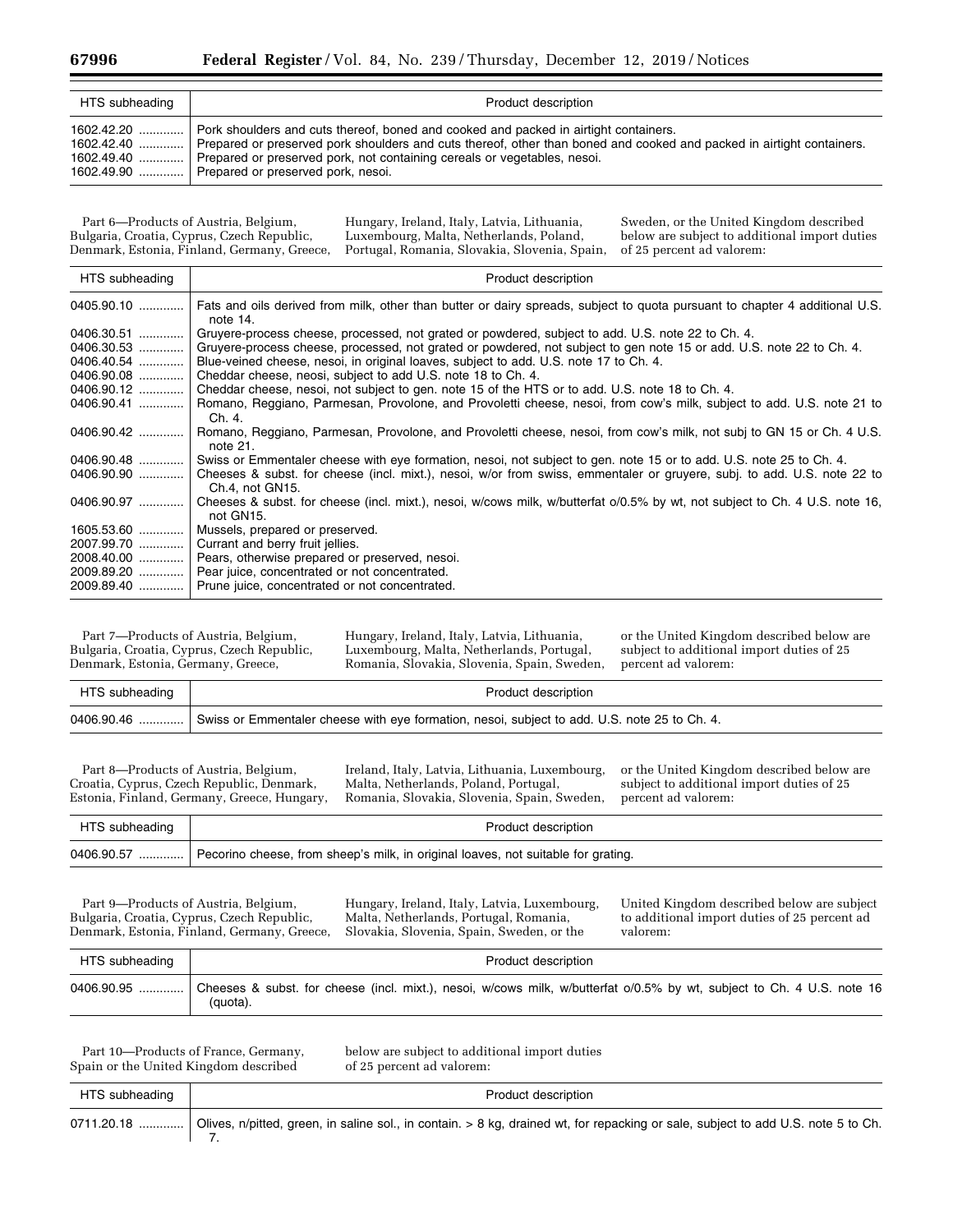| HTS subheading           | Product description                                                                                                                                                                        |
|--------------------------|--------------------------------------------------------------------------------------------------------------------------------------------------------------------------------------------|
| 0711.20.28               | Olives, n/pitted, green, in saline sol., in contain. > 8 kg, drained wt, for repacking or sale, not subject to add U.S. note 5 to<br>Ch. 7.                                                |
| 0711.20.38               | Olives, n/pitted, nesoi.                                                                                                                                                                   |
| 0711.20.40               | Olives, pitted or stuffed, provisionally preserved but unsuitable in that state for immediate consumption.                                                                                 |
| 2005.70.08               | Olives, green, not pitted, in saline, not ripe, in containers holding o/8 kg for repkg, not subject to add U.S. note 4 to Ch.<br>20.                                                       |
| 2005.70.16               | Olives, green, in saline, place packed, stuffed, in containers holding n/o 1 kg, aggregate quantity n/o 2700 m ton/yr.                                                                     |
| 2005.70.23<br>2204.21.50 | Olives, green, in saline, place packed, stuffed, not in containers holding 1 kg or less.<br>Wine other than Tokay (not carbonated), not over 14% alcohol, in containers not over 2 liters. |

Part 11—Products of Germany described below are subject to additional import duties of 25 percent ad valorem:

| HTS subheading | Product description                                                                                                                          |
|----------------|----------------------------------------------------------------------------------------------------------------------------------------------|
| $0901.21.00$   | Coffee, roasted, not decaffeinated.                                                                                                          |
|                | 0901.22.00    Coffee, roasted, decaffeinated.                                                                                                |
| 2101.11.21     | Instant coffee, not flavored.                                                                                                                |
| 8201.40.60     | Axes, bill hooks and similar hewing tools (o/than machetes), and base metal parts thereof.                                                   |
| 8203.20.20     | Base metal tweezers.                                                                                                                         |
| 8203.20.60     | Pliers (including cutting pliers but not slip joint pliers), pincers and similar tools.                                                      |
| 8203.30.00     | Metal cutting shears and similar tools, and base metal parts thereof.                                                                        |
| 8203.40.60     | Pipe cutters, bolt cutters, perforating punches and similar tools, nesoi, and base metal parts thereof.                                      |
| 8205.40.00     | Screwdrivers and base metal parts thereof.                                                                                                   |
| 8211.93.00     | Knives having other than fixed blades.                                                                                                       |
| 8211.94.50     | Base metal blades for knives having other than fixed blades.                                                                                 |
|                | 8467.19.10  Tools for working in the hand, pneumatic, other than rotary type, suitable for metal working.                                    |
|                | 8467.19.50  Tools for working in the hand, pneumatic, other than rotary type, other than suitable for metal working.                         |
| 8468.80.10     | Machinery and apparatus, hand-directed or -controlled, used for soldering, brazing or welding, not gas-operated.                             |
| 8468.90.10     | Parts of hand-directed or -controlled machinery, apparatus and appliances used for soldering, brazing, welding or tem-                       |
|                | pering.                                                                                                                                      |
| 8514.20.40     | Industrial or laboratory microwave ovens for making hot drinks or for cooking or heating food.                                               |
| 9002.11.90     | Objective lenses and parts & access, thereof, for cameras, projectors, or photographic enlargers or reducers, except pro-<br>jection, nesoi. |

Part 12—Products of Austria, Belgium, Bulgaria, Croatia, Cyprus, Czech Republic, Estonia, Finland, Germany, Greece, Hungary, Ireland, Italy, Latvia, Lithuania, Luxembourg, Malta, Netherlands, Portugal, Romania, Slovakia, Slovenia, Spain, Sweden, or the

United Kingdom described below are subject to additional import duties of 25 percent ad valorem:

| HTS subheading | Product description                                                                                                                             |
|----------------|-------------------------------------------------------------------------------------------------------------------------------------------------|
| $1602.49.20$   | Pork other than ham and shoulder and cuts thereof, not containing cereals or vegetables, boned and cooked and packed<br>in airtight containers. |

Part 13—Products of Germany or the United Kingdom described below are subject

to additional import duties of 25 percent ad valorem:

| HTS subheading | Product description                                                                                                                     |
|----------------|-----------------------------------------------------------------------------------------------------------------------------------------|
| 1905.31.00<br> | Sweet biscuits.                                                                                                                         |
| $1905.32.00$   | Waffles and wafers.                                                                                                                     |
| 4901.10.00     | Printed books, brochures, leaflets and similar printed matter in single sheets, whether or not folded.                                  |
| 4908.10.00     | Transfers (decalcomanias), vitrifiable.                                                                                                 |
| 4911.91.20     | Lithographs on paper or paperboard, not over 0.51 mm in thickness, printed not over 20 years at time of importation.                    |
| 4911.91.30     | Lithographs on paper or paperboard, over 0.51 mm in thickness, printed not over 20 years at time of importation.                        |
| 4911.91.40     | Pictures, designs and photographs, excluding lithographs on paper or paperboard, printed not over 20 years at time of im-<br>portation. |
| 8429.52.10     | Self-propelled backhoes, shovels, clamshells and draglines with a 360 degree revolving superstructure.                                  |
| 8429.52.50     | Self-propelled machinery with a 360 degree revolving superstructure, other than backhoes, shovels, clamshells and drag-<br>lines.       |
| 8467.29.00     | Electromechanical tools for working in the hand, other than drills or saws, with self-contained electric motor.                         |

Part 14—Products of Germany, Ireland, Italy, Spain, or the United Kingdom

described below are subject to additional import duties of 25 percent ad valorem: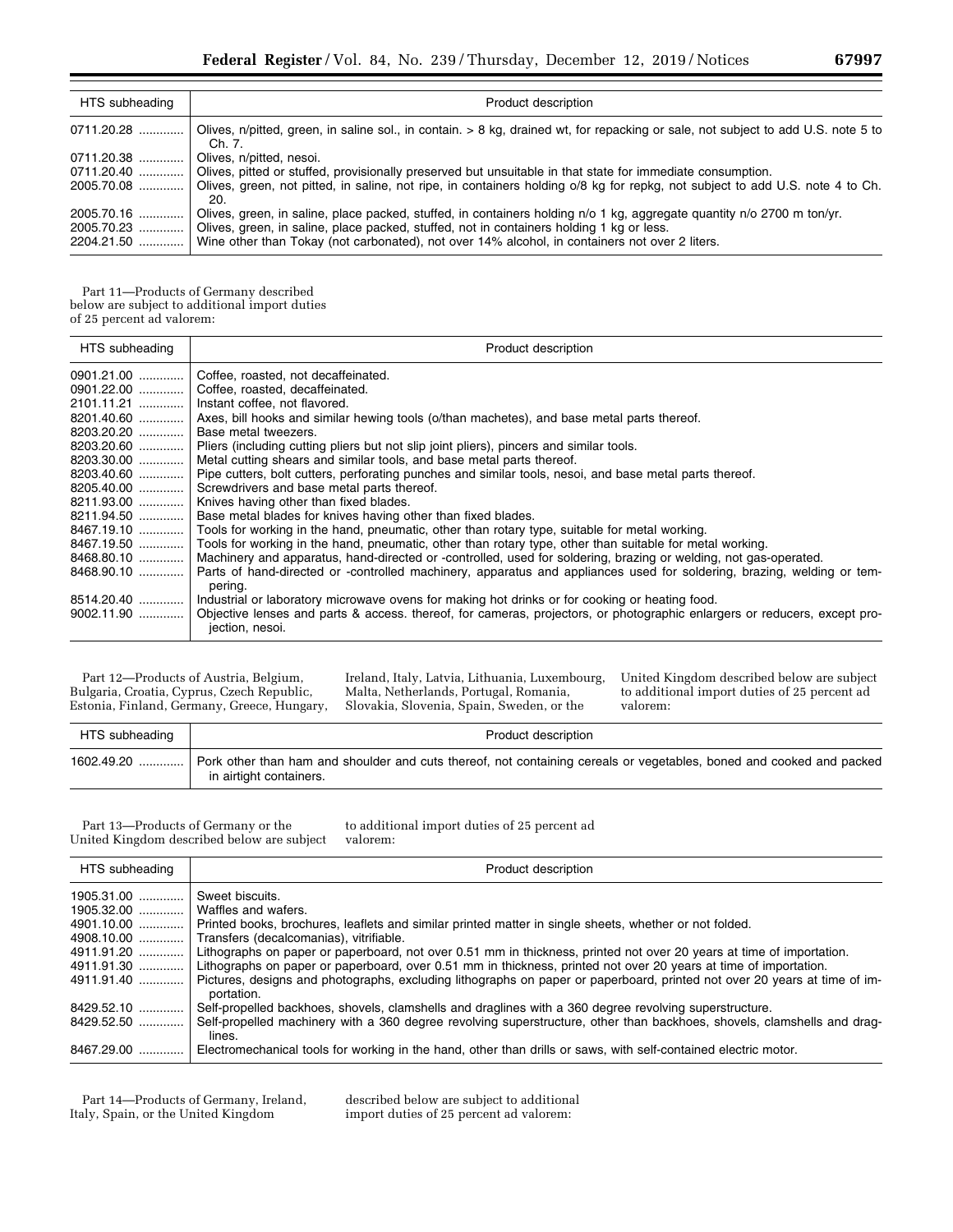| HTS subheading | Product description                  |
|----------------|--------------------------------------|
|                | 2208.70.00    Liqueurs and cordials. |

Part 15—Products of the United Kingdom described below are subject to additional import duties of 25 percent ad valorem:

**Note:** For purposes of 2208.30.30, the product description defines and limits the scope of the proposed action.

| HTS subheading           | Product description                                                                                                                                            |
|--------------------------|----------------------------------------------------------------------------------------------------------------------------------------------------------------|
| 2208.30.30 <sup>**</sup> | Single-malt Irish and Scotch Whiskies (described in 2208.30.30).                                                                                               |
| $6110.11.00$             | Sweaters, pullovers, sweatshirts, waistcoats (vests) and similar articles, knitted or crocheted, of wool.                                                      |
| 6110.12.10               | Sweaters, pullovers, sweatshirts, waistcoats (vests) and similar articles, knitted or crocheted, of Kashmir goats, wholly of<br>cashmere.                      |
| 6110.20.20               | Sweaters, pullovers and similar articles, knitted or crocheted, of cotton, nesoi.                                                                              |
| $6110.30.30$             | Sweaters, pullovers and similar articles, knitted or crocheted, of manmade fibers, nesoi.                                                                      |
| 6202.99.15               | Rec perf outwear, women's/girls' anoraks, wind-breakers & similar articles, not k/c, tex mats (not wool, cotton or mmf),<br>$\text{cont}$ < 70% by wt of silk. |
| 6202.99.80               | Women's/girls' anoraks, wind-breakers & similar articles, not k/c, of tex mats (not wool, cotton or mmf), cont < 70% by wt<br>of silk.                         |
| 6203.11.60               | Men's or boys' suits of wool, not knitted or crocheted, nesoi, of wool yarn with average fiber diameter of 18.5 micron or<br>less.                             |
| 6203.11.90               | Men's or boys' suits of wool or fine animal hair, not knitted or crocheted, nesoi.                                                                             |
| 6203.19.30               | Men's or boys' suits, of artificial fibers, nesoi, not knitted or crocheted.                                                                                   |
| 6203.19.90               | Men's or boys' suits, of textile mats(except wool, cotton or mmf), containing under 70% by weight of silk or silk waste, not<br>knit or croch.                 |
| $6208.21.00$             | Women's or girls' nightdresses and pajamas, not knitted or crocheted, of cotton.                                                                               |
| 6211.12.40               | Women's or girls' swimwear, of textile materials(except mmf), containing 70% or more by weight of silk or silk waste, not<br>knit or crocheted.                |
| 6211.12.80               | Women's or girls' swimwear, of textile materials(except mmf), containing under 70% by weight of silk or silk waste, not knit<br>or crocheted.                  |
| 6301.30.00               | Blankets (other than electric blankets) and traveling rugs, of cotton.                                                                                         |
| $6301.90.00$             | Blankets and traveling rugs, nesoi.                                                                                                                            |
| 6302.21.50               | Bed linen, not knit or crocheted, printed, of cotton, cont any embroidery, lace, braid, edging, trimming, piping or applique<br>work, n/napped.                |
| 6302.21.90               | Bed linen, not knit or croc, printed, of cotton, not cont any embroidery, lace, braid, edging, trimming, piping or applique<br>work, not napped.               |
|                          | $\star$ Only a newtian of LICO digit is to be covered                                                                                                          |

Only a portion of HS8 digit is to be covered.

## **Annex II**

### **Products Not Currently Subject to Additional Duties in the Investigation**

**Note:** The product descriptions that are contained this Annex are provided for informational purposes only, and are not intended to delimit in any way the scope of

the action, except as specified in Sections 1 and 16. Any questions regarding the scope of a particular HTS subheadings should be referred to U.S. Customs and Border Protection. In the product descriptions, the abbreviation ''nesoi'' means ''not elsewhere specified or included''.

*Section 1*—The products that are described in Section 1 of this Annex are being

considered for additional import duties if they are the product of France, Germany, Spain or the United Kingdom.

**Note:** For purposes of statistical reporting numbers with an asterisks listed below, the informal product descriptions define and limit the scope of the proposed action.

| <b>HTS</b> statistical<br>reporting No. | Product description                                                                                                                                                                                                                                                                                                                                                       |
|-----------------------------------------|---------------------------------------------------------------------------------------------------------------------------------------------------------------------------------------------------------------------------------------------------------------------------------------------------------------------------------------------------------------------------|
| 8802.11.0030                            | New helicopters, non-military, of an unladen weight not exceeding 998 kg.                                                                                                                                                                                                                                                                                                 |
| 8802.11.0045                            | New helicopters, non-military, of an unladen weight exceeding 998 kg but not exceeding 2,000 kg.                                                                                                                                                                                                                                                                          |
| 8802.12.0040                            | New helicopters, non-military, of an unladen weight exceeding 2,000 kg.                                                                                                                                                                                                                                                                                                   |
| $8802.40.0040$ <sup>*</sup>             | New aircraft, passenger transports, non-military, of an unladen weight exceeding 15,000 kg but less than or equal<br>to 30,000 kg.                                                                                                                                                                                                                                        |
| $8802.40.0060$ *                        | New aircraft, cargo transports, non-military, of an unladen weight exceeding 15,000 kg but less than or equal to<br>30,000 kg.                                                                                                                                                                                                                                            |
| 8802.40.0070 *                          | New aircraft, non-military, nesoi (including passenger/cargo combinations), of an unladen weight exceeding<br>15,000 kg but less than or equal to 30,000 kg.                                                                                                                                                                                                              |
| $8803.20.0030$ <sup>*</sup>             | Undercarriages and parts thereof for use in new civil aircraft, not for use by the Department of Defense or the<br>U.S. Coast Guard, of an unladen weight exceeding 15,000 kg provided for in statistical reporting numbers<br>8802.40.0040, 8802.40.0060 and 8802.40.0070.                                                                                               |
| 8803.30.0030 *                          | Fuselages and fuselage sections, predominantly aluminum wings and wing assemblies, and horizontal and<br>vertical stabilizers for use in new civil airplanes, not for use by the Department of Defense or the U.S. Coast<br>Guard, of an unladen weight exceeding 15,000 kg provided for in statistical reporting numbers 8802.40.0040,<br>8802.40.0060 and 8802.40.0070. |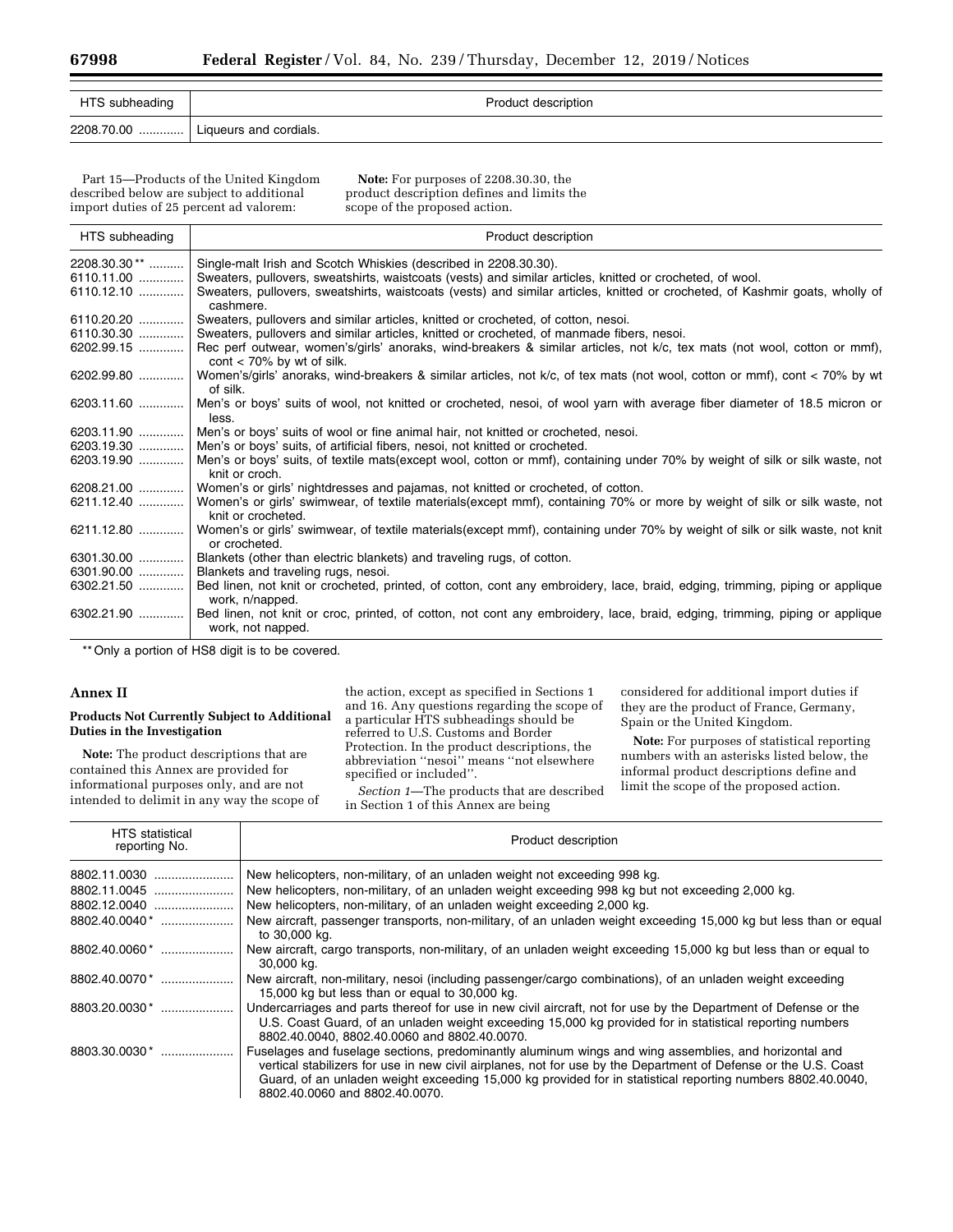| <b>HTS</b> statistical<br>reporting No. | Product description                                                                                                                                                                                                                                            |
|-----------------------------------------|----------------------------------------------------------------------------------------------------------------------------------------------------------------------------------------------------------------------------------------------------------------|
| 8803.90.9030 *                          | Other parts, nesol, for use in new civil aircraft, not for use by the Department of Defense or the U.S. Coast<br>Guard, of an unladen weight exceeding 15,000 kg provided for in statistical reporting numbers 8802.40.0040,<br>8802.40.0060 and 8802.40.0070. |

\* The products intended to be covered by the proposed action in these statistical reporting numbers are a subsection of the products classified in these statistical reporting numbers.

*Section 2*—The products that are described in Section 2 of this Annex are being considered for additional import duties if they are the product of Austria, Belgium,

Bulgaria, Croatia, Cyprus, Czech Republic, Denmark, Estonia, Finland, France, Germany, Greece, Hungary, Ireland, Italy, Latvia, Lithuania, Luxembourg, Malta, Netherlands,

Poland, Portugal, Romania, Slovakia, Slovenia, Spain, Sweden, or the United Kingdom.

| HTS subheading | Product description                                                                                                   |
|----------------|-----------------------------------------------------------------------------------------------------------------------|
|                | Frozen hams, shoulders and cuts thereof, with bone in, other than retail cuts.                                        |
|                |                                                                                                                       |
|                | Swordfish steaks, other swordfish, excluding fillets, other meat portions, livers and roes.                           |
|                | Salmon fillets, fresh or chilled.                                                                                     |
|                | Trout, fillets, fresh or chilled.                                                                                     |
|                | Frozen swordfish fillets.                                                                                             |
|                | Crabmeat, frozen.                                                                                                     |
|                | Crabs, cooked in shell or uncooked (whether in shell or not), dried, salted or in brine, frozen.                      |
| 0306.19.00     | Crustaceans, nesoi (including flours, meals and pellets of crustaceans fit for human consumption), cooked in shell    |
|                | or uncooked, etc., frozen.                                                                                            |
| 0403.90.95     | Curdled milk/cream/kephir & other fermentd or acid. milk/cream subj to GN 15 or Ch. 4 U.S. note 10.                   |
|                | Fresh (unripened/uncured) edam and gouda cheeses, cheese/subs for cheese cont or processed therefrom, subj            |
|                | to Ch. 4 U.S. note 20, not GN15.                                                                                      |
| 0406.10.48     | Fresh (unripened/uncured) edam and gouda cheeses, cheese/subs for cheese cont or processed therefrom, not             |
|                | sub to Ch. 4 U.S. note 20, not GN15.                                                                                  |
| 0406.20.10     | Roquefort cheese, grated or powdered.                                                                                 |
|                | Edam and gouda cheese, processed, not grated or powdered, not subject to gen note 15 or add. U.S. note 20 to          |
|                | Ch. 4.                                                                                                                |
| 0406.90.86     | Cheeses & subst. for cheese (incl. mixt.), nesoi, w/or from edam or gouda cheese, subj. to add. U.S. note 20 to       |
|                | Ch. 4, not GN15.                                                                                                      |
| 0406.90.88     | Cheeses & subst. for cheese (incl. mixt.), nesoi, w/or from edam or gouda cheese, not subj. to add. U.S. note 20      |
|                | to Ch. 4, not GN15.                                                                                                   |
| 0805.29.00     | Wilkings and similar citrus hybrids, fresh or dried, other.                                                           |
| 0805.40.80     | Grapefruit, fresh or dried, if entered during the period November 1 through the following July 31, inclusive.         |
| 0805.50.30     | Tahitian lines, Persian limes and other limes of the Citrus latifolia variety, fresh or dried.                        |
|                | Limes of the Citrus aurantifolia variety, fresh or dried.                                                             |
| 0805.90.01     | Citrus fruit, not elsewhere specified or included, fresh or dried, including kumquats, citrons and bergamots.         |
|                | Mixtures of two or more fruits, provisionally preserved, but unsuitable in that state for consumption.                |
| 1509.10.40     | Virgin olive oil and its fractions, whether or not refined, not chemically modified, weighing with the immediate con- |
|                | tainer 18 kg or over.                                                                                                 |
| 1509.90.40     | Olive oil, other than virgin olive oil, and its fractions, not chemically modified, weighing with the immediate con-  |
|                | tainer 18 kg or over.                                                                                                 |
| 1602.41.20     | Pork hams and cuts thereof, not containing cereals or vegetables, boned and cooked and packed in airtight con-        |
|                | tainers.                                                                                                              |
| 1604.11.40     | Prepared or preserved salmon, whole or in pieces, but not minced, other than in oil and in airtight containers.       |
|                | Herrings prepared or preserved, whole or in pieces, but not minced, nesoi.                                            |
| 1605.30.10     | Lobster, prepared or preserved, not containing fish meat, nesoi.                                                      |
| 1605.51.05     | Oysters, fish meat or prepared meals.                                                                                 |
| 1605.51.40     | Smoked oysters.                                                                                                       |
| 1605.51.50     | Oysters, prepared or preserved, but not smoked.                                                                       |
| 1605.52.05     | Scallops, including queen scallops as containing fish meat; prepared meals.                                           |
| 1605.52.60     | Scallops, including queen scallops, prepared or preserved.                                                            |
| 1605.54.05     | Cuttle fish and squid, as containing fish meat; prepared meals.                                                       |
|                | Cuttle fish and squid, prepared or preserved.                                                                         |
| 1605.55.05     | Octopus, as containing fish meat or prepared meals.                                                                   |
| 1605.55.60     | Octopus, prepared or preserved.                                                                                       |
|                | Products of abalone containing fish meat; prepared meals of abalone.                                                  |
|                | Abalone, prepared or preserved.                                                                                       |
|                | Products of snails, other than sea snails, containing fish meat; prepared meals of snails other than sea snails.      |
| 1605.58.55     | Prepared or preserved snails, other than sea snails.                                                                  |
| 1902.11.20     | Uncooked pasta, not stuffed or otherwise prepared, containing eggs, exclusively pasta.                                |
| 1902.11.40     | Uncooked pasta, not stuffed or otherwise prepared, containing eggs, nesoi, including pasta packaged with sauce        |
|                | preparations.                                                                                                         |
| 1902.19.20     | Uncooked pasta, not stuffed or otherwise prepared, not containing eggs, exclusively pasta.                            |
| 1902.19.40     | Uncooked pasta, not stuffed or otherwise prepared, not containing eggs, nesoi, including pasta packaged with          |
|                | sauce preparations.                                                                                                   |
| 1902.20.00     | Stuffed pasta, whether or not cooked or otherwise prepared.                                                           |
| 1902.30.00     | Pasta nesoi.                                                                                                          |
| 2007.99.15     | Currant and other berry jams, nesoi.                                                                                  |
|                | Apricot jam.                                                                                                          |
|                |                                                                                                                       |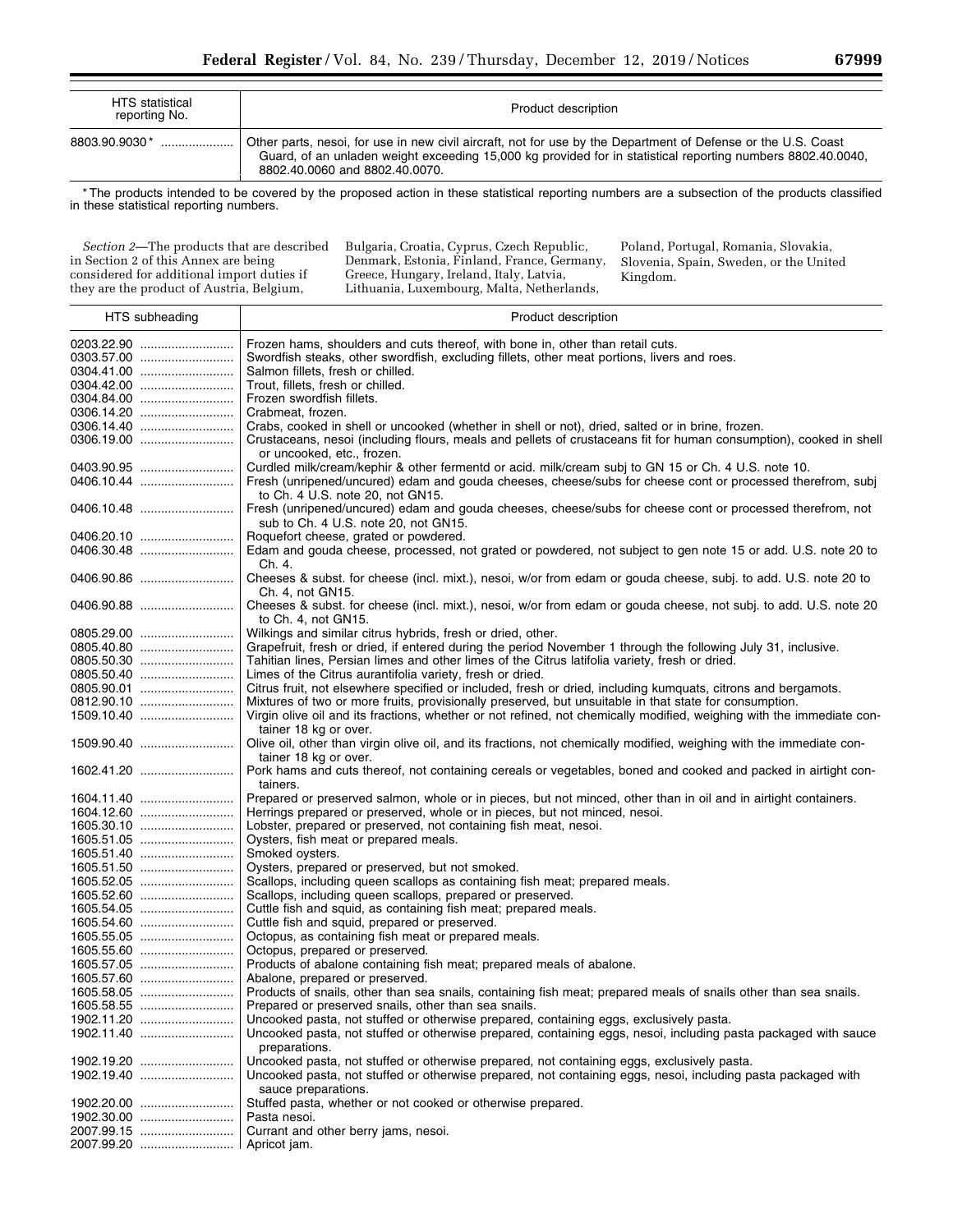Ξ

| HTS subheading           | Product description                                                                                                                                                                                         |
|--------------------------|-------------------------------------------------------------------------------------------------------------------------------------------------------------------------------------------------------------|
|                          | Cherry jam.                                                                                                                                                                                                 |
| 2007.99.30               | Guava jam.                                                                                                                                                                                                  |
|                          | Peach jam.                                                                                                                                                                                                  |
|                          | Pineapple jam.                                                                                                                                                                                              |
| 2007.99.45               | Jams, nesoi.                                                                                                                                                                                                |
|                          | Apple, quince and pear pastes and purees, being cooked preparations.                                                                                                                                        |
|                          | Guava and mango pastes and purees, being cooked preparations.                                                                                                                                               |
|                          | Papaya pastes and purees, being cooked preparations.                                                                                                                                                        |
|                          | Strawberry pastes and purees, being cooked preparations.                                                                                                                                                    |
|                          | Fruit pastes and purees, nesoi, and nut pastes and purees, being cooked preparations.                                                                                                                       |
|                          | Mixed condiments and mixed seasonings, not described in add U.S. note 3 to Ch. 21.                                                                                                                          |
| 2201.90.00               | Waters (incl. ice, snow and steam), ot/than mineral waters or aerated waters, not cont. added sugar or other                                                                                                |
|                          | sweetening matter nor flavored.                                                                                                                                                                             |
| 2202.91.00               | Nonalcoholic beer.                                                                                                                                                                                          |
|                          | Chocolate milk drink.                                                                                                                                                                                       |
| 2202.99.36               | Juice of any single fruit or vegetable (except orange juice) fortified with vitamins or minerals, in nonconcentrated<br>form.                                                                               |
| 2202.99.37               | Fruit or vegetable juices, fortified with vitamins or minerals, mixtures of juices in non-concentrated form.                                                                                                |
| 2204.10.00               | Sparkling wine, made from grapes.                                                                                                                                                                           |
| 2204.21.20               | Effervescent grape wine, in containers holding 2 liters or less.                                                                                                                                            |
| 2204.21.30               | Tokay wine (not carbonated) not over 14% alcohol, in containers not over 2 liters.                                                                                                                          |
|                          | "Marsala" wine, over 14% vol. alcohol, in containers holding 2 liters or less.                                                                                                                              |
| 2204.21.80               | Grape wine, other than "Marsala", not sparkling or effervescent, over 14% vol. alcohol, in containers holding 2 li-                                                                                         |
|                          | ters or less.                                                                                                                                                                                               |
| 2204.22.20               | Wine of fresh grapes of an alcoholic strength by volume <=14% in containers holding <2 liters but not >10 liters.                                                                                           |
|                          | Wine of fresh grapes of an alcoholic strength by volume >14%, in containers holding <2 liters but not >10 liters.                                                                                           |
|                          | Wine of fresh grapes of an alcoholic strength by volume <=14% in containers holding >10 liters.                                                                                                             |
| 2204.22.80               | Wine of fresh grapes of an alcoholic strength by volume >14% in containers holding >10 liters.<br>Wine of fresh grapes of an alcoholic strength by volume $\epsilon$ =14% in containers holding >10 liters. |
| 2204.29.61<br>2204.29.81 | Wine of fresh grapes of an alcoholic strength by volume >14% in containers holding >10 liters.                                                                                                              |
| 2204.30.00               | Grape must, nesoi, in fermentation or with fermentation arrested otherwise than by addition of alcohol.                                                                                                     |
|                          | Grape brandy, excluding pisco and singani, in containers not over 4 liters, not over \$2.38/liter.                                                                                                          |
| 2208.20.30               | Grape brandy, excluding pisco and singani, in containers not over 4 liters, valued over \$2.38 to \$3.43/liter.                                                                                             |
| 2208.20.40               | Grape brandy, excluding pisco and singani, in containers not over 4 liters, valued over \$3.43/liter.                                                                                                       |
| 2208.20.50               | Grape brandy, excluding pisco and singani, in containers over 4 liters, not over \$2.38/liter.                                                                                                              |
| 2208.20.60               | Grape brandy, excluding pisco and singani, in containers over 4 liters, over \$2.38/liter.                                                                                                                  |
| 2208.30.60               | Whiskies, other than Irish and Scotch whiskies.                                                                                                                                                             |
|                          | Anhydrous ammonia.                                                                                                                                                                                          |
|                          | Ammonia in aqueous solution.                                                                                                                                                                                |
|                          | Urea, whether or not in aqueous solution.                                                                                                                                                                   |
|                          | Ammonium sulfate.                                                                                                                                                                                           |
|                          | Double salts and mixtures of ammonium sulfate and ammonium nitrate.                                                                                                                                         |
|                          | Ammonium nitrate, whether or not in aqueous solution.<br>Mixtures of ammonium nitrate with calcium carbonate or other inorganic nonfertilizing substances.                                                  |
|                          | Sodium nitrate.                                                                                                                                                                                             |
|                          | Double salts and mixtures of calcium nitrate and ammonium nitrate.                                                                                                                                          |
|                          | Mixtures of urea and ammonium nitrate in aqueous or ammoniacal solution.                                                                                                                                    |
|                          | Mineral or chemical fertilizers, nitrogenous, nesoi, including mixtures not specified elsewhere in heading 3102.                                                                                            |
| 3301.12.00               | Essential oils of orange.                                                                                                                                                                                   |
|                          | Essential oils of lemon.                                                                                                                                                                                    |
|                          | Essential oils of grapefruit.                                                                                                                                                                               |
|                          | Essential oils of citrus fruit, other, nesoi.                                                                                                                                                               |
|                          | Essential oils of peppermint (Mentha piperita).                                                                                                                                                             |
|                          | Essential oils of mints, other than peppermint.                                                                                                                                                             |
| 3301.29.10<br>3301.29.20 | Essential oils of eucalyptus.<br>Essential oils of orris.                                                                                                                                                   |
| 3301.29.51               | Essential oils other than those of citrus fruit, other, nesoi.                                                                                                                                              |
|                          | Resinoids.                                                                                                                                                                                                  |
| 3301.90.10               | Extracted oleoresins consisting essentially of nonvolatile components of the natural raw plant.                                                                                                             |
| 3301.90.50               | Concentrates of essential oils; terpenic by-product of the deterpenation of essential oils; aqueous distillates & so-                                                                                       |
|                          | lutions of essential oils.                                                                                                                                                                                  |
| 4202.21.90               | Handbags, with or without shoulder strap or without handle, with outer surface of leather, composition or patent                                                                                            |
| 4417.00.80               | leather, nesoi, over \$20 ea.<br>Wooden tools, tool bodies, tool handles, broom or brush bodies and handles nesoi; wooden boot or shoe lasts<br>and trees.                                                  |
| 4807.00.92               | Composite cloth-lined or reinforced paper, not surface-coated or impregnated, in rolls or sheets.                                                                                                           |
| 4809.90.40               | Simplex decalcomania paper in rolls over 36 cm wide or in rectangular sheets over 36 cm on side(s).                                                                                                         |
| 4810.14.19               | Paper and paperboard for graphic use nesoi, coated w/inorganic, n/o 150g/m2, n/o 10% fiber by mechanical/                                                                                                   |
|                          | chemi-process, certain size sheets.                                                                                                                                                                         |
| 5205.31.00               | Multiple or cabled cotton yarn, 85% or more cotton by weight, of uncombed fibers, n/o 14 nm per single yarn, not<br>put up for retail sale.                                                                 |
| 5206.32.00               | Multiple or cabled cotton yarn, <85% cotton by weight, of uncombed fibers, over 14 but n/o 43 nm/single yarn,<br>not put up for retail sale.                                                                |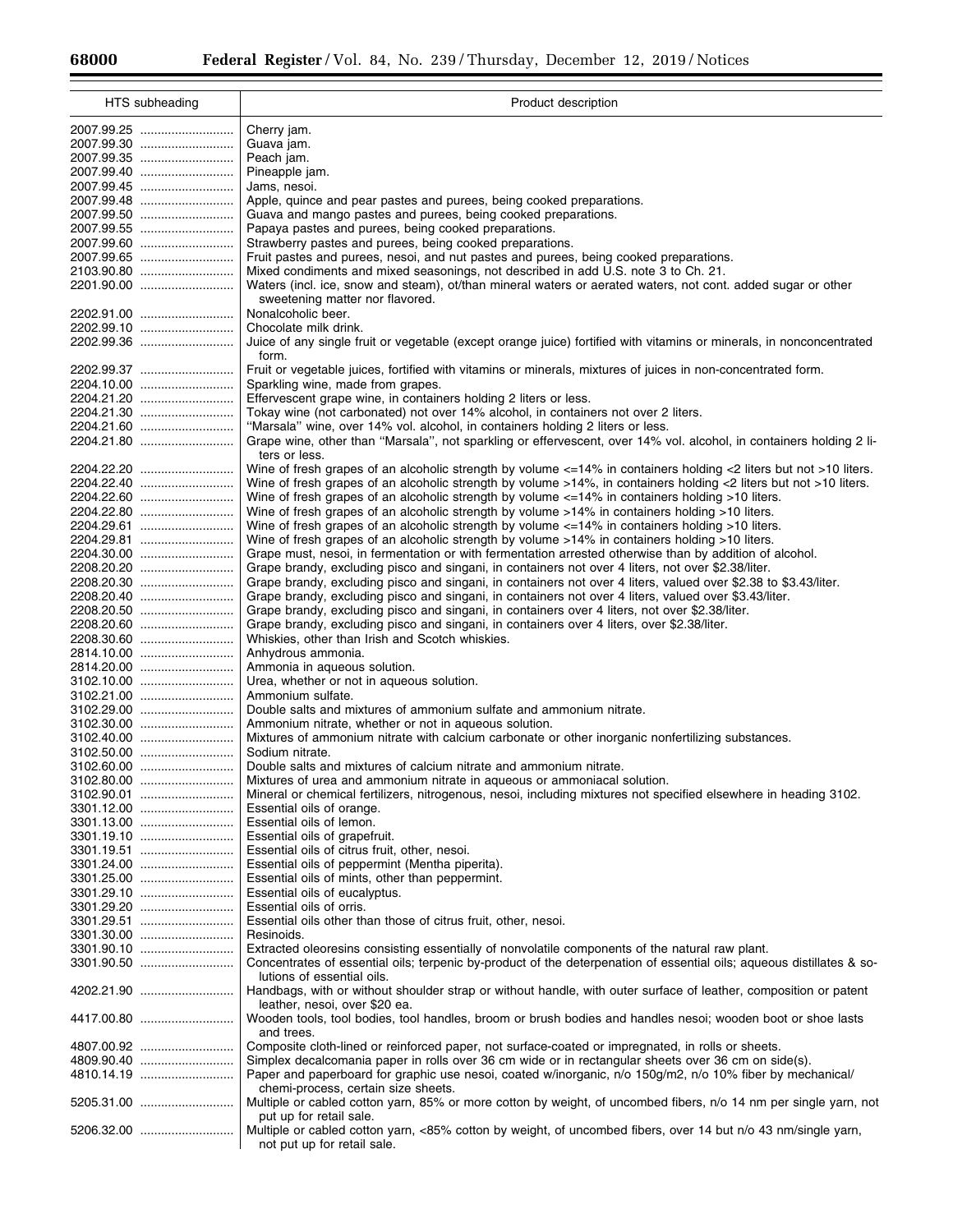۰

| HTS subheading           | Product description                                                                                                                                                                |
|--------------------------|------------------------------------------------------------------------------------------------------------------------------------------------------------------------------------|
|                          | Unbleached 3- or 4-thread twill fabrics of cotton, incl. cross twill, containing 85% or more of cotton by weight,<br>weighing not over 200 g/m2.                                   |
| 5402.11.30<br>5402.11.60 | Single high tenacity yarn of aramids, not put up for retail sale.<br>Multiple (folded) or cabled high tenacity yarn (except sewing thread) of aramids, not put up for retail sale. |
| 5402.20.30               | Single high tenacity yarn of polyesters, not put up for retail sale.                                                                                                               |
| 5503.20.00               | Synthetic staple fibers, not carded, combed or otherwise processed for spinning, of polyesters.                                                                                    |
| 5605.00.90               | Metalized textile yarn nesoi, of man-made monofilament or strip or the like, other than ungimped or w/twist of <5                                                                  |
|                          | turns per meter.                                                                                                                                                                   |
| 5609.00.10               | Articles of yarn, strip, twine, cordage, rope or cables nesoi, of cotton.                                                                                                          |
| 5609.00.20               | Articles of yarn, strip, twine, cordage, rope or cables nesoi, of vegetable fibers except cotton.                                                                                  |
| 5609.00.30               | Articles of yarn, strip, twine, cordage, rope or cables nesoi, of man-made fibers.                                                                                                 |
|                          |                                                                                                                                                                                    |
| 5609.00.40               | Articles of yarn, strip or the like of man-made monofilaments, twine, cordage, rope or cables, nesoi.                                                                              |
| 5701.10.16               | Carpets & other textile floor coverings, hand-knotted or hand-inserted, w/ov 50% by weight of the pile of fine ani-                                                                |
| 5701.10.40               | mal hair, nesoi.<br>Carpets and other textile floor coverings, of wool or fine animal hair, hand-hooked (tufts were inserted and knot-<br>ted by hand or hand tool).               |
| 5701.10.90               | Carpets and other textile floor coverings, of wool or fine animal hair, not hand-hooked, not hand knotted during<br>weaving.                                                       |
| 5702.10.90               | "Kelem", "Schumacks", "Karamanie" and similar hand-woven rugs, other than certified hand-loomed and folklore<br>products.                                                          |
| 5702.41.20               | Carpets and other textile floor coverings of pile construction, woven, not tufted or flocked, made up, of wool or<br>fine animal hair, nesoi.                                      |
| 5702.42.10               | Wilton, velvet and like floor coverings of pile construction, woven, not tufted or flocked, made up, of man-made<br>textile materials.                                             |
| 5702.92.10               | Hand-loomed carpet & other textile floor coverings, not of pile construction, woven, made up, of man-made textile<br>materials, nesoi.                                             |
| 5703.10.20               | Hand-hooked carpets and other textile floor coverings, tufted, whether or not made up, of wool or fine animal<br>hair.                                                             |
| 5805.00.30               | Hand-woven tapestries nesoi and needle-worked tapestries, of cotton.                                                                                                               |
| 5805.00.40               | Hand-woven tapestries nesoi and needle-worked tapestries, other than of cotton, wool or fine animal hair.                                                                          |
| 5806.10.24               | Narrow woven pile fastener fabric tapes (other than goods of heading 5807) of man-made fibers.                                                                                     |
| 5907.00.05               | Laminated fabrics specified in note 9 to sect. XI of HTS, of m-m fiber, for theatrical, ballet, & operatic scenery &                                                               |
|                          | properties, incl sets.                                                                                                                                                             |
| 5911.10.10               | Printers' rubberized blankets of textile fabrics.                                                                                                                                  |
| 6112.20.20               | Ski-suits, knitted or crocheted, of textile materials other than man-made fibers.                                                                                                  |
| 6802.10.00               | Tiles/cubes/similar arts. of natural stone, enclosable in a sq. w/a side less than 7 cm; artificially colored granules,                                                            |
|                          | chippings & powder.                                                                                                                                                                |
| 6802.91.20               | Monumental or building stone & arts. thereof, of travertine, dressed or polished but not further worked, nesoi.                                                                    |
| 6802.91.25               | Monumental or building stone & arts. thereof, of travertine, further worked than dressed or polished, nesoi.                                                                       |
| 6802.93.00               | Monumental or building stone & arts. thereof, of granite, further worked than simply cut/sawn, nesoi.                                                                              |
| 6802.99.00               | Monumental or building stone & arts. thereof, nesoi, further worked than simply cut/sawn, nesoi.                                                                                   |
| 6803.00.50               | Worked slate (other than roofing slate) and articles of slate or agglomerated slate.                                                                                               |
| 6810.99.00               | Articles of cement (other than tiles, flagstones, bricks and similar arts.), of concrete or artificial stone, nesoi.                                                               |
|                          | Glazed ceramic tiles having surface area <38.7cm2, surf area in sq w/side <7cm, of H2O absorp coeff by wt<br>$<=0.5\%$ .                                                           |
| 6912.00.35               | Ceramic (o/than porcelain or china) household table and kitchenware, in sets in which aggregate val. of arts./U.S.<br>note 6(b) n/o \$38.                                          |
| 6912.00.39               | Ceramic (o/than porcelain or china) household table and kitchenware, in sets in which aggregate val. of arts./U.S.<br>note $6(b)$ o/\$38.                                          |
| 6912.00.41               | Ceramic (o/than porcelain or china) hsehld steins w/pewter lids, decanters, punch bowls, spoons & rests, salt/<br>pepper sets, etc.                                                |
| 6912.00.44               | Ceramic (o/than porcelain or china) household mugs and steins w/o attached pewter lids.                                                                                            |
| 6912.00.45               | Ceramic (o/than porcelain or china) household tabl/kitch.ware,n/in specif. sets, cups o/\$5.25/dz, saucers o/\$3/dz,<br>etc.                                                       |
| 6912.00.46               | Ceramic (o/than porcelain or china) household serviette rings.                                                                                                                     |
| 6912.00.48               | Ceramic (o/than porcelain or china) household tableware and kitchenware, nesoi.                                                                                                    |
| 6912.00.50               | Ceramic (o/than porcelain or china) household articles and toilet articles (o/than table and kitchenware), nesoi.                                                                  |
|                          | Earthenware ornamental articles, having a reddish-colored body and a lustrous glaze of differing colors.                                                                           |
|                          | Ceramic (o/than porcelain, china or eartherware) ornamental articles, nesoi.                                                                                                       |
|                          | Stemware, o/than of pressed and toughened glass, o/than lead crystal, valued n/over \$0.30 each.                                                                                   |
| 7013.41.10               | Glassware for table or kitchen purposes (o/than drinking glasses), of lead crystal, valued n/over \$1 each.                                                                        |
|                          | Glassware for toilet/office/indoor decor. & similar purposes, of lead crystal, valued n/over \$1 each.                                                                             |
| 7013.91.20               | Glassware for toilet/office/indoor decor. & similar purposes, of lead crystal, valued over \$1 but n/over \$3 each.                                                                |
| 7016.90.10               | Paving blocks, slabs, bricks, squares, tiles & other arts. of pressed or molded glass, for building or construction<br>purposes.                                                   |
| 7017.10.60               | Laboratory, hygienic or pharmaceutical glassware, whether or not calibrated or graduated, of fused quartz or<br>other fused silica, nesoi.                                         |
| 7019.19.05               | Fiberglass rubber reinforcing yarn, not color, of electrically nonconductive continuous filament 9 to 11 microns<br>diam & impreg for adhesion to.                                 |
| 7019.19.15               | Glass fiber yarns, not colored, other than fiberglass rubber reinforcing yarn.                                                                                                     |
|                          | Glass fiber yarns, colored, other than fiberglass rubber reinforcing yarn.                                                                                                         |
|                          | Glass fiber chopped strands of a length more than 50 mm.                                                                                                                           |
| 7110.21.00               | Palladium, unwrought or in powder form.                                                                                                                                            |
|                          | Articles of silver nesoi, for household, table or kitchen use, toilet and sanitary wares, including parts thereof.                                                                 |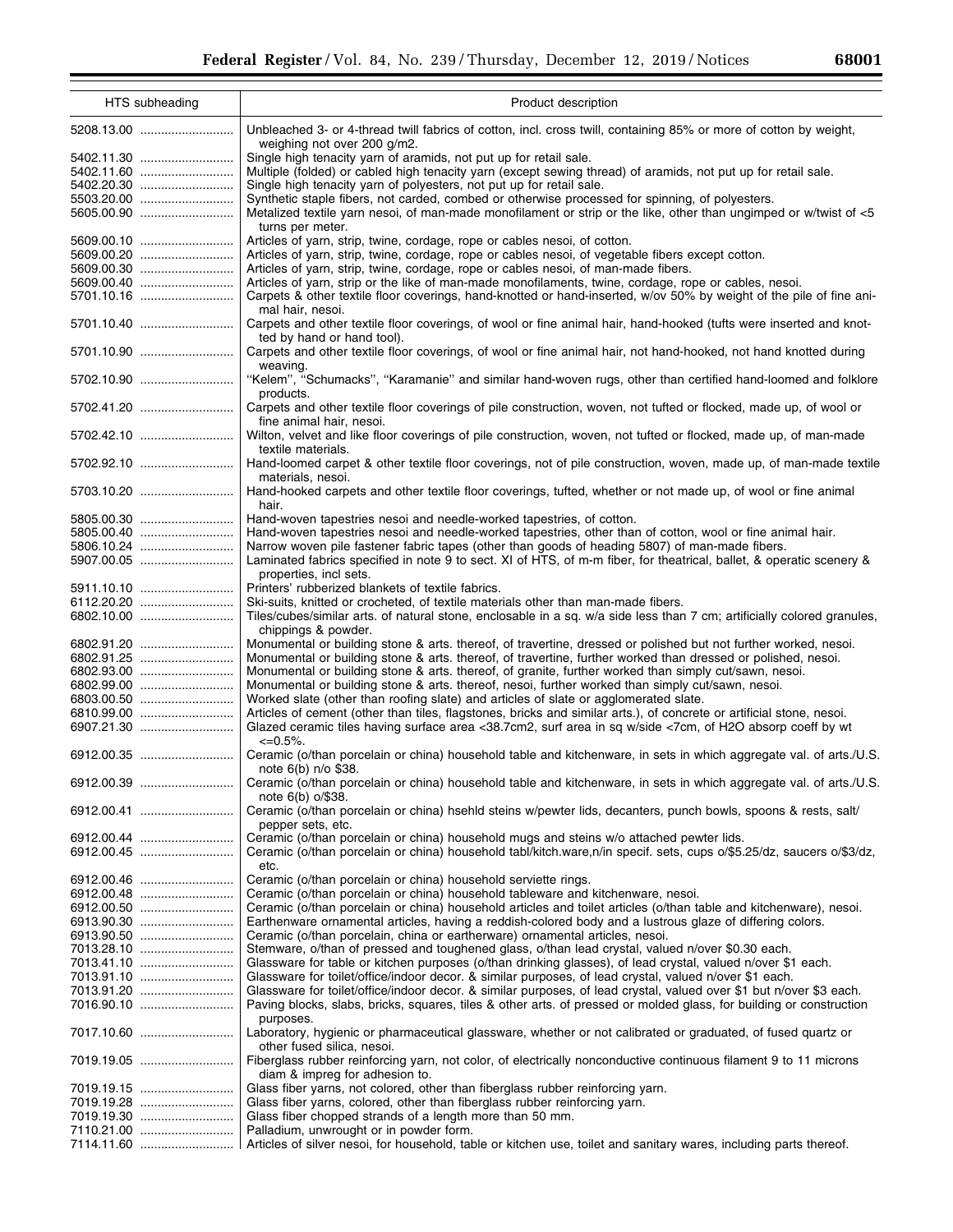Ξ

٠

| HTS subheading | Product description                                                                                                                              |
|----------------|--------------------------------------------------------------------------------------------------------------------------------------------------|
| 7115.90.40     | Silver (including metal clad with silver) articles (o/than jewelry or silversmiths' wares), nesoi.                                               |
| 7115.90.60     | Articles of precious metal (o/than gold or silver), including metal clad with precious metal, nesoi.                                             |
| 7202.11.10     | Ferromanganese containing by weight more than 2 percent but not more than 4 percent of carbon.                                                   |
|                | Ferromanganese containing by weight more than 4 percent of carbon.                                                                               |
|                |                                                                                                                                                  |
|                | Ferrosilicon manganese                                                                                                                           |
| 7202.49.10     | Ferrochromium containing by weight more than 3 percent but not more than 4 percent of carbon.                                                    |
|                | Ferrochromium containing by weight 3 percent or less of carbon.                                                                                  |
| 7202.92.00     | Ferrovanadium.                                                                                                                                   |
|                | Ferroniobium, nesoi.                                                                                                                             |
|                | Cast iron, tubes, pipes and hollow profiles.                                                                                                     |
| 7307.11.00     | Cast nonmalleable iron, fittings for tubes or pipes.                                                                                             |
| 7311.00.00     | Iron/steel, containers for compressed or liquefied gas.                                                                                          |
| 7315.19.00     | Iron or steel, parts of articulated link chain.                                                                                                  |
| 7317.00.10     | Iron or steel, thumb tacks.                                                                                                                      |
| 7317.00.20     | Iron or steel, nails, tacks, corrugated nails, staples & similar arts., not threaded, suitable for use in powder-actu-                           |
| 7317.00.55     | ated hand tools.<br>Iron or steel, nails, tacks, corrugated nails, staples & similar arts., of one piece construction, made of round wire,       |
|                | nesoi.                                                                                                                                           |
| 7317.00.65     | Iron or steel, nails, tacks, corrugated nails, staples & similar arts., of one piece construction, not made of round<br>wire, nesoi.             |
| 7317.00.75     | Iron or steel, nails, tacks, corrugated nails, staples & similar arts., of two or more pieces, nesoi.                                            |
| 7319.90.90     | Iron or steel, knitting needles, bodkins, crochet hooks, embroidery stilettos and similar articles for use in the<br>hand.                       |
| 7407.10.50     | Refined copper, bars and rods.                                                                                                                   |
| 7407.21.90     | Copper-zinc base alloys (brass), bars & rods nesoi, not having a rectangular cross section.                                                      |
| 7408.21.00     | Copper-zinc base alloys (brass), wire.                                                                                                           |
| 7408.29.10     | Copper alloys (o/than brass, cupro-nickel or nickel-silver), wire, coated or plated with metal.                                                  |
|                | Refined copper, plates, sheets and strip, in coils, with a thickness over 0.15mm but less than 5 mm.                                             |
| 7409.21.00     | Copper-zinc base alloys (brass), plates, sheets and strip, in coils.                                                                             |
| 7409.29.00     | Copper-zinc base alloys (brass), plates, sheets and strip, not in coils.                                                                         |
| 7409.31.50     | Copper-tin base alloys (bronze), plates, sheets and strip, in coils, with a thickness o/0.15mm but less than 5mm                                 |
|                | & a width of 500mm or more.                                                                                                                      |
| 7409.31.90     | Copper-tin base alloys (bronze), plates, sheets and strip, in coils, w/thickness o/0.15mm but less than 5mm & a<br>width of less than 500mm.     |
| 7409.40.00     | Copper-nickel base alloys (cupro-nickel) or copper-nickel-zinc base alloys (nickel silver), plates, sheets and strip,<br>w/thickness o/0.15mm.   |
| 7409.90.90     | Copper alloys (o/than brass/bronze/cupro-nickel/nickel silver), plates, sheets & strip, w/thick. o/0.15mm but less<br>th/5mm & width less 500mm. |
| 7410.11.00     | Refined copper, foil, w/thickness of 0.15 mm or less, not backed.                                                                                |
| 7411.22.00     | Copper-nickel base alloys (cupro-nickel) or copper-nickel-zinc base alloys (nickel-silver), tubes and pipes.                                     |
| 7418.10.00     | Copper & copper alloy table, kitchen, household articles & parts; pot scourers, scouring & polishing pads, gloves,<br>etc.                       |
|                | Nickel alloy, foil, w/thickness not over 0.15 mm.                                                                                                |
|                | Zinc, household, table or kitchen use articles; zinc toilet and sanitary wares; zinc parts of all the foregoing.                                 |
|                | Zinc, tubes or pipes and fittings for tubes or pipes.                                                                                            |
|                | Zinc, articles (o/than for household, table or kitchen use), nesoi.                                                                              |
|                |                                                                                                                                                  |
|                | Niobium (columbium), unwrought; niobium powders.                                                                                                 |
| 8112.92.50     | Rhenium, unwrought; rhenium powders.                                                                                                             |
| 8112.99.20     | Vanadium, nesoi, and articles thereof.                                                                                                           |
| 8203.20.40     | Slip joint pliers.                                                                                                                               |
| 8211.10.00     | Sets of assorted knives w/cutting blades serrated or not (including pruning knives).                                                             |
| 8211.91.25     | Table knives w/fixed blades, w/stain. steel handles cont. Ni or ov 10% by wt of Mn, nesoi.                                                       |
| 8211.91.30     | Table knives w/fixed blades, w/stain. steel handles, nesoi, not ov 25.9 cm in overall length & val less than 25                                  |
|                | cents each.                                                                                                                                      |
| 8211.91.40     | Table knives w/fixed blades, w/stain. steel handles, nesoi.                                                                                      |
| 8211.91.80     | Table knives w/fixed blades, w/handles other than of silver-plate, stainless steel, rubber or plastics.                                          |
| 8211.92.40     | Knives w/fixed blades (o/than table or kitchen and butcher knives), with rubber or plastic handles.                                              |
| 8211.92.60     | Hunting knives w/fixed blades, with wood handles.                                                                                                |
| 8211.92.90     | Knives w/fixed blades (o/than table knives, other knives w/rubb./plast. handles, or hunting knives w/wood han-<br>dles).                         |
| 8214.90.30     | Butchers' or kitchen cleavers with their handles, nesoi, and base metal parts thereof.                                                           |
| 8214.90.60     | Butchers' or kitchen chopping or mincing knives (o/than cleavers w/their handles), and base metal parts thereof.                                 |
| 8214.90.90     | Articles of cutlery, nesol, and base metal parts of cutlery, nesol.                                                                              |
| 8306.30.00     | Base metal photograph, picture or similar frames; base metal mirrors; base metal parts thereof.                                                  |
| 8505.11.00     | Permanent magnets and articles intended to become permanent magnets after magnetization, of metal.                                               |
| 8539.10.00     | Sealed beam lamp units.                                                                                                                          |
| 8711.40.30     | Motorcycles (incl. mopeds) and cycles, fitted w/recip. internal-combustion piston engine w/capacity o/500 cc but                                 |
|                | n/o 700 cc.                                                                                                                                      |
| 8714.10.00     | Pts. & access. for motorcycles (including mopeds).                                                                                               |
| 8714.93.05     | Pts. & access. for bicycles & o/cycles, aluminum alloy hubs, w/hollow axle and lever-operated quick release<br>mechanism.                        |
| 8714.93.15     | Pts. & access. for bicycles & o/cycles, 3-speed hubs nesoi.                                                                                      |
|                | Pts. & access. for bicycles & o/cycles, non-variable speed hubs, nesoi.                                                                          |
|                | Pts. & access. for bicycles & o/cycles, free-wheel sprocket-wheels.                                                                              |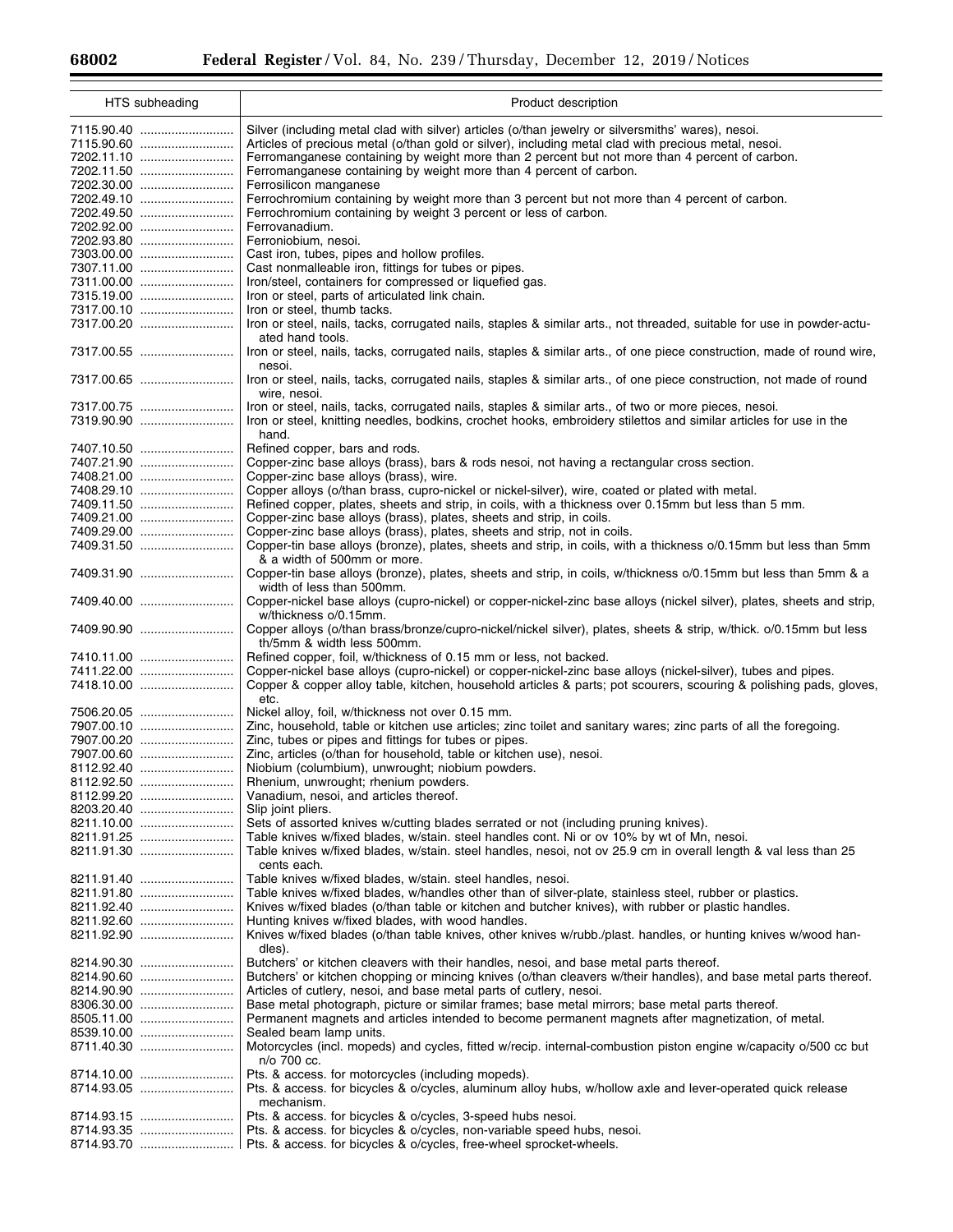| HTS subheading | Product description                                                                                                                               |
|----------------|---------------------------------------------------------------------------------------------------------------------------------------------------|
|                | Prisms, unmounted.                                                                                                                                |
|                | Half-tone screens designed for use in engraving or photographic processes, unmounted.                                                             |
|                | Projection lenses, mounted, and parts and accessories therefor, for cameras, projectors or photographic enlarg-<br>ers or reducers.               |
|                | Mounted objective lenses for use in closed circuit television cameras, seperately imported, w/or w/o attached<br>elec. connectors or motors.      |
|                | Mounted lenses, n/obj., for use in closed circuit television cameras, seperately imported, w/or w/o attached elec.<br>connectors or motors.       |
|                | Binoculars.                                                                                                                                       |
|                | Photographic discharge lamp ("electronic") flashlight apparatus.                                                                                  |
|                | Telescopic sights for rifles not designed for use with infrared light.                                                                            |
|                | Other telescopic sights for arms other than rifles; periscopes.                                                                                   |
|                | Levels, other than electrical.                                                                                                                    |
|                | Electrical balances of a sensitivity of 5 cg or better, with or without weights, and parts and accessories thereof.                               |
|                | Jewelers' balances (nonelectrical) of a sensitivity of 5 cq or better, with or without weights, and parts and acces-<br>sories thereof.           |
| 9030.20.10     | Oscilloscopes and oscillographs, NESOI.                                                                                                           |
|                | Wall clocks nesoi, not electrically operated, mvmt measuring n/o 50 mm, not designed or constr. to operate over<br>47 hrs without rewinding.      |
|                | Wall clocks nesol, not electrically operated, mvmt measuring n/o 50 mm, ov 1 jewel, constructed/designed to op-<br>erate ov 47 hrs w/o rewinding. |
|                | Wall clocks nesoi, not electrically operated, movement measuring over 50 mm in width or diameter, valued not<br>over \$5 each.                    |
| 9105.29.50     | Wall clocks nesoi, not electrically operated, movement measuring over 50 mm in width or diameter, valued over<br>\$5 each.                        |
|                | Time registers; time recorders.                                                                                                                   |
|                | Clock movements, complete and assembled, not electrically operated, measuring not over 50 mm in width or di-                                      |
|                | ameter.                                                                                                                                           |
|                | Incomplete clock movements consisting of 2 or more pieces or parts fastened or joined together.                                                   |
|                | Artists' brushes, writing brushes and similar brushes for the application of cosmetics, valued o/5 cents but n/o 10<br>cents each.                |
|                | Artists' brushes, writing brushes and similar brushes for the application of cosmetics, valued o/10 cents each.                                   |

*Section 3*—The products that are enumerated and described in Section 3 of this Annex are being considered for additional import duties if they are the

product of Austria, Belgium, Bulgaria, Croatia, Cyprus, Czech Republic, Denmark, Estonia, Finland, France, Germany, Greece, Hungary, Ireland, Italy, Latvia, Lithuania,

Luxembourg, Malta, Netherlands, Poland, Portugal, Romania, Slovakia, Slovenia, Spain, or Sweden.

| HTS subheading | Product description                                                                                                                                  |
|----------------|------------------------------------------------------------------------------------------------------------------------------------------------------|
| 2208.30.30     | Irish and Scotch whiskies.                                                                                                                           |
| $6110.11.00$   | Sweaters, pullovers, sweatshirts, waistcoats (vests) and similar articles, knitted or crocheted, of wool.                                            |
| $6110.12.10$   | Sweaters, pullovers, sweatshirts, waistcoats (vests) and similar articles, knitted or crocheted, of Kashmir goats, wholly of<br>cashmere.            |
| 6110.20.20     | Sweaters, pullovers and similar articles, knitted or crocheted, of cotton, nesoi.                                                                    |
| 6110.30.30     | Sweaters, pullovers and similar articles, knitted or crocheted, of manmade fibers, nesoi.                                                            |
| 6202.99.15     | Rec perf outwear, women's/girls' anoraks, wind-breakers & similar articles, not k/c, tex mats (not wool, cotton or mmf),<br>cont <70% by wt of silk. |
| 6202.99.80     | Women's/girls' anoraks, wind-breakers & similar articles, not k/c, of tex mats (not wool, cotton or mmf), cont <70% by wt<br>of silk.                |
| 6203.11.60     | Men's or boys' suits of wool, not knitted or crocheted, nesoi, of wool yarn with average fiber diameter of 18.5 micron or<br>less.                   |
|                | 6203.11.90    Men's or boys' suits of wool or fine animal hair, not knitted or crocheted, nesoi.                                                     |
| 6203.19.30     | Men's or boys' suits, of artificial fibers, nesoi, not knitted or crocheted.                                                                         |
| 6203.19.90     | Men's or boys' suits, of textile mats (except wool, cotton or mmf), containing under 70% by weight of silk or silk waste, not<br>knit or croch.      |
|                | 6208.21.00    Women's or girls' nightdresses and pajamas, not knitted or crocheted, of cotton.                                                       |
| 6211.12.40     | Women's or girls' swimwear, of textile materials(except mmf), containing 70% or more by weight of silk or silk waste, not<br>knit or crocheted.      |
| 6211.12.80     | Women's or girls' swimwear, of textile materials (except mmf), containing under 70% by weight of silk or silk waste, not<br>knit or crocheted.       |
| $6301.30.00$   | Blankets (other than electric blankets) and traveling rugs, of cotton.                                                                               |
| $6301.90.00$   | Blankets and traveling rugs, nesoi.                                                                                                                  |
| $6302.21.50$   | Bed linen, not knit or crocheted, printed, of cotton, cont any embroidery, lace, braid, edging, trimming, piping or applique<br>work, n/napped.      |
| $6302.21.90$   | Bed linen, not knit or croc, printed, of cotton, not cont any embroidery, lace, braid, edging, trimming, piping or applique<br>work, not napped.     |

*Section 4*—The products that are enumerated and described in Section 4 of

this Annex are being considered for additional import duties if they are the

product of Austria, Belgium, Bulgaria, Croatia, Cyprus, Czech Republic, Denmark,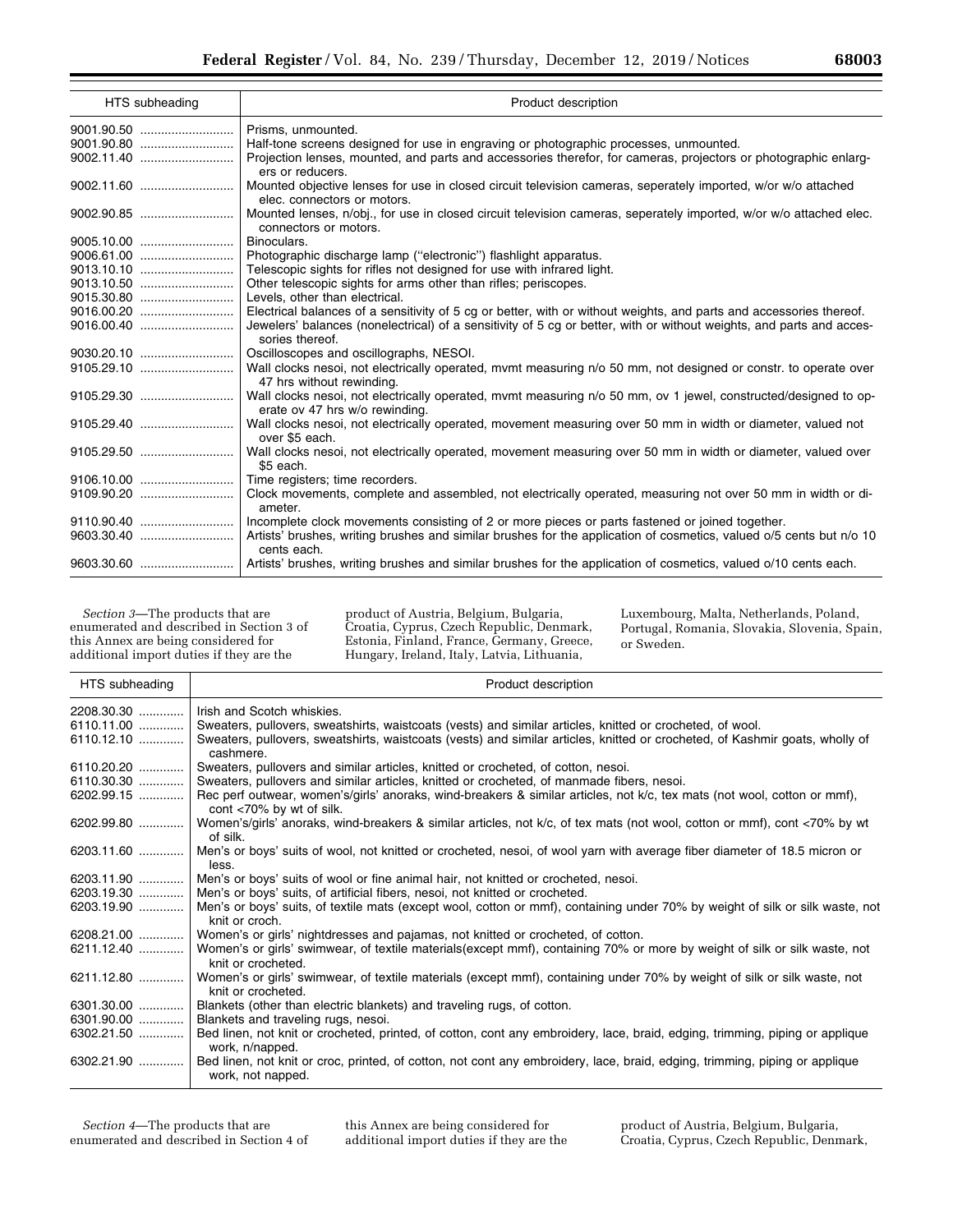Estonia, Finland, France, Greece, Hungary, Ireland, Italy, Latvia, Lithuania, Luxembourg, Malta, Netherlands, Poland, Portugal,

Romania, Slovakia, Slovenia, Spain, Sweden, or the United Kingdom.

| HTS subheading | Product description                                                                                                                          |
|----------------|----------------------------------------------------------------------------------------------------------------------------------------------|
| 0901.21.00     | Coffee, roasted, not decaffeinated.                                                                                                          |
| 0901.22.00     | Coffee, roasted, decaffeinated.                                                                                                              |
| 2101.11.21     | Instant coffee, not flavored.                                                                                                                |
| 8201.40.60     | Axes, bill hooks and similar hewing tools (o/than machetes), and base metal parts thereof.                                                   |
| 8203.20.20     | Base metal tweezers.                                                                                                                         |
| 8203.20.60     | Pliers (including cutting pliers but not slip joint pliers), pincers and similar tools.                                                      |
| 8203.30.00     | Metal cutting shears and similar tools, and base metal parts thereof.                                                                        |
| 8203.40.60     | Pipe cutters, bolt cutters, perforating punches and similar tools, nesoi, and base metal parts thereof.                                      |
| 8205.40.00     | Screwdrivers and base metal parts thereof.                                                                                                   |
|                | 8211.93.00    Knives having other than fixed blades.                                                                                         |
| 8211.94.50     | Base metal blades for knives having other than fixed blades.                                                                                 |
|                | 8467.19.10  Tools for working in the hand, pneumatic, other than rotary type, suitable for metal working.                                    |
|                | 8467.19.50  Tools for working in the hand, pneumatic, other than rotary type, other than suitable for metal working.                         |
| 8468.80.10     | Machinery and apparatus, hand-directed or -controlled, used for soldering, brazing or welding, not gas-operated.                             |
| 8468.90.10     | Parts of hand-directed or -controlled machinery, apparatus and appliances used for soldering, brazing, welding or tem-                       |
|                | pering.                                                                                                                                      |
|                | 8514.20.40    Industrial or laboratory microwave ovens for making hot drinks or for cooking or heating food.                                 |
| 9002.11.90     | Objective lenses and parts & access, thereof, for cameras, projectors, or photographic enlargers or reducers, except pro-<br>jection, nesoi. |

*Section 5*—The products that are enumerated and described in Section 5 of this Annex are being considered for additional import duties if they are the

product of Austria, Belgium, Bulgaria, Croatia, Cyprus, Czech Republic, Denmark, Estonia, Finland, France, Greece, Hungary, Ireland, Italy, Latvia, Lithuania, Luxembourg, Malta, Netherlands, Poland, Portugal, Romania, Slovakia, Slovenia, Spain, or Sweden.

| HTS subheading | Product description                                                                                                                     |
|----------------|-----------------------------------------------------------------------------------------------------------------------------------------|
| $1905.31.00$   | Sweet biscuits.                                                                                                                         |
| $1905.32.00$   | Waffles and wafers.                                                                                                                     |
| 4901.10.00     | Printed books, brochures, leaflets and similar printed matter in single sheets, whether or not folded.                                  |
| 4908.10.00     | Transfers (decalcomanias), vitrifiable.                                                                                                 |
| 4911.91.20     | Lithographs on paper or paperboard, not over 0.51 mm in thickness, printed not over 20 years at time of importation.                    |
| 4911.91.30     | Lithographs on paper or paperboard, over 0.51 mm in thickness, printed not over 20 years at time of importation.                        |
| 4911.91.40     | Pictures, designs and photographs, excluding lithographs on paper or paperboard, printed not over 20 years at time of im-<br>portation. |
| 8429.52.10     | Self-propelled backhoes, shovels, clamshells and draglines with a 360 degree revolving superstructure.                                  |
| 8429.52.50     | Self-propelled machinery with a 360 degree revolving superstructure, other than backhoes, shovels, clamshells and drag-<br>lines.       |
| 8467.29.00     | Electromechanical tools for working in the hand, other than drills or saws, with self-contained electric motor.                         |

*Section 6*—The products that are enumerated and described in Section 6 of this Annex are being considered for additional import duties if they are the

product of Austria, Belgium, Bulgaria, Croatia, Cyprus, Czech Republic, Denmark, Estonia, Finland, France, Greece, Hungary, Ireland, Italy, Latvia, Lithuania, Luxembourg, Malta, Netherlands, Poland, Portugal, Romania, Slovakia, Slovenia, or Sweden.

| HTS subheading | Product description                                                                                                                                 |
|----------------|-----------------------------------------------------------------------------------------------------------------------------------------------------|
| 0203.29.40     | Frozen meat of swine, other than retail cuts, nesoi.                                                                                                |
| 0404.10.05     | Whey protein concentrates.                                                                                                                          |
| $0406.10.84$   | Fresh cheese, and substitutes for cheese, cont. cows milk, neosi, o/0.5% by wt. of butterfat, descr in add U.S. note 16 to<br>Ch. 4. not GN15.      |
| 0406.10.88     | Fresh cheese, and substitutes for cheese, cont. cows milk, neosi, o/0.5% by wt. of butterfat, not descr in add U.S. note 16<br>to Ch. 4, not GN 15. |
| 0406.10.95     | Fresh cheese, and substitutes for cheese, not cont. cows milk, neosi, o/0.5% by wt. of butterfat.                                                   |
| 0406.90.16     | Edam and gouda cheese, nesol, subject to add. U.S. note 20 to Ch. 4.                                                                                |
| 0406.90.56     | Cheeses, nesoi, from sheep's milk in original loaves and suitable for grating.                                                                      |
| 1509.10.20     | Virgin olive oil and its fractions, whether or not refined, not chemically modified, weighing with the immediate container<br>under 18 kg.          |
| 1509.90.20     | Olive oil, other than virgin olive oil, and its fractions, not chemically modified, weighing with the immediate container under<br>18 ka.           |
| 2005.70.12     | Olives, green, not pitted, in saline, not ripe.                                                                                                     |
| 2005.70.25     | Olives, green, in a saline solution, pitted or stuffed, not place packed.                                                                           |

this Annex are being considered for additional import duties if they are the product of Austria, Belgium, Bulgaria, Croatia, Cyprus, Czech Republic, Denmark,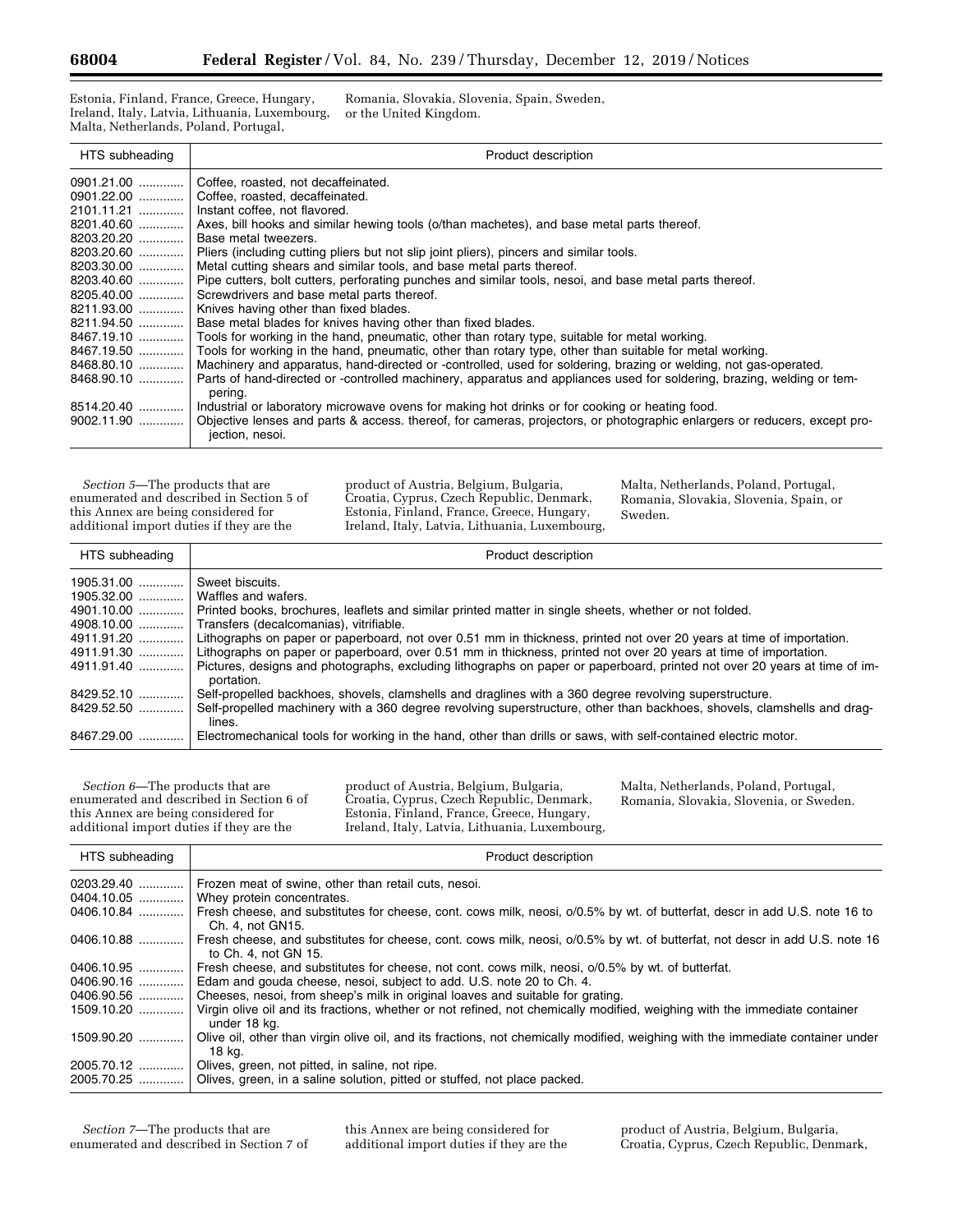Estonia, Finland, France, Greece, Hungary, Latvia, Lithuania, Luxembourg, Malta,

Netherlands, Poland, Portugal, Romania, Slovakia, Slovenia, or Sweden.

| HTS subheading | Product description                  |
|----------------|--------------------------------------|
|                | 2208.70.00    Liqueurs and cordials. |

*Section 8*—The products that are enumerated and described in Section 8 of this Annex are being considered for additional import duties if they are the

product of Austria, Belgium, Bulgaria, Croatia, Cyprus, Czech Republic, Denmark, Estonia, Finland, Greece, Hungary, Ireland, Italy, Latvia, Lithuania, Luxembourg, Malta, Netherlands, Poland, Portugal, Romania, Slovakia, Slovenia, or Sweden.

| HTS subheading  | Product description                                                                                                                         |
|-----------------|---------------------------------------------------------------------------------------------------------------------------------------------|
| 0711.20.18      | Olives, n/pitted, green, in saline sol., in contain. >8 kg, drained wt, for repacking or sale, subject to add. U.S. note 5 to Ch.           |
| 0711.20.28<br>. | Olives, n/pitted, green, in saline sol., in contain. >8 kg, drained wt, for repacking or sale, not subject to add. U.S. note 5 to<br>Ch. 7. |
| 0711.20.38<br>. | Olives, n/pitted, nesoi.                                                                                                                    |
| 0711.20.40      | Olives, pitted or stuffed, provisionally preserved but unsuitable in that state for immediate consumption.                                  |
| 2005.70.08      | Olives, green, not pitted, in saline, not ripe, in containers holding o/8 kg for repkg, not subject to add. U.S. note 4 to Ch.<br>20.       |
| 2005.70.16      | Olives, green, in saline, place packed, stuffed, in containers holding n/o 1 kg, aggregate quantity n/o 2700 m ton/yr.                      |
| 2005.70.23      | Olives, green, in saline, place packed, stuffed, not in containers holding 1 kg or less.                                                    |
| 2204.21.50      | Wine other than Tokay (not carbonated), not over 14% alcohol, in containers not over 2 liters.                                              |

*Section 9*—The products that are enumerated and described in Section 9 of this Annex are being considered for

additional import duties if they are the product of France, Lithuania, or Poland.

| HTS subheading | Product description                                                                                                                |
|----------------|------------------------------------------------------------------------------------------------------------------------------------|
| 0406.90.95     | Cheeses & subst. for cheese (incl. mixt.), nesoi, w/cows milk, w/butterfat o/0.5% by wt, subject to Ch. 4 U.S. note 16<br>(quota). |

*Section 10*—The products that are enumerated and described in Section 10 of this Annex are being considered for

additional import duties if they are the product of Finland, France, or Poland.

| HTS subheading | Product description                                                                          |
|----------------|----------------------------------------------------------------------------------------------|
| $0406.90.46$   | Swiss or Emmentaler cheese with eye formation, nesoi, subject to add. U.S. note 25 to Ch. 4. |

*Section 11*—The products that are enumerated and described in Section 11 of this Annex are being considered for

additional import duties if they are the product of Denmark, France, or Poland.

| HTS subheading | Product description                                                                                                                             |
|----------------|-------------------------------------------------------------------------------------------------------------------------------------------------|
| $1602.49.20$   | Pork other than ham and shoulder and cuts thereof, not containing cereals or vegetables, boned and cooked and packed<br>in airtight containers. |

*Section 12*—The products that are enumerated and described in Section 12 of this Annex are being considered for

additional import duties if they are the product of France or Poland.

| HTS subheading | Product description                                                                                                       |
|----------------|---------------------------------------------------------------------------------------------------------------------------|
| 0403.10.90     | Yogurt, not in dry form, whether or not flavored or containing add fruit or cocoa.                                        |
| $0405.10.10$   | Butter subject to quota pursuant to chapter 4 additional U.S. note 6.                                                     |
| 0405.10.20     | Butter not subject to general note 15 and in excess of quota in chapter 4 additional U.S. note 6.                         |
| 0406.30.89     | Processed cheese (incl. mixtures), nesoi, w/cow's milk, not grated or powdered, subject to add U.S. note 16 to Ch. 4, not |
|                | GN <sub>15</sub> .                                                                                                        |
| 0406.90.99     | Cheeses & subst. for cheese (incl. mixt.), nesoi, w/o cows milk, w/butterfat o/0.5% by wt, not GN15.                      |
| 0811.90.80     | Fruit, nesoi, frozen, whether or not previously steamed or boiled.                                                        |
| 1601.00.20     | Pork sausages and similar products of pork, pork offal or blood; food preparations based on these products.               |
| 2008.60.00     | Cherries, otherwise prepared or preserved, nesoi.                                                                         |
| 2008.70.20     | Peaches (excluding nectarines), otherwise prepared or preserved, not elsewhere specified or included.                     |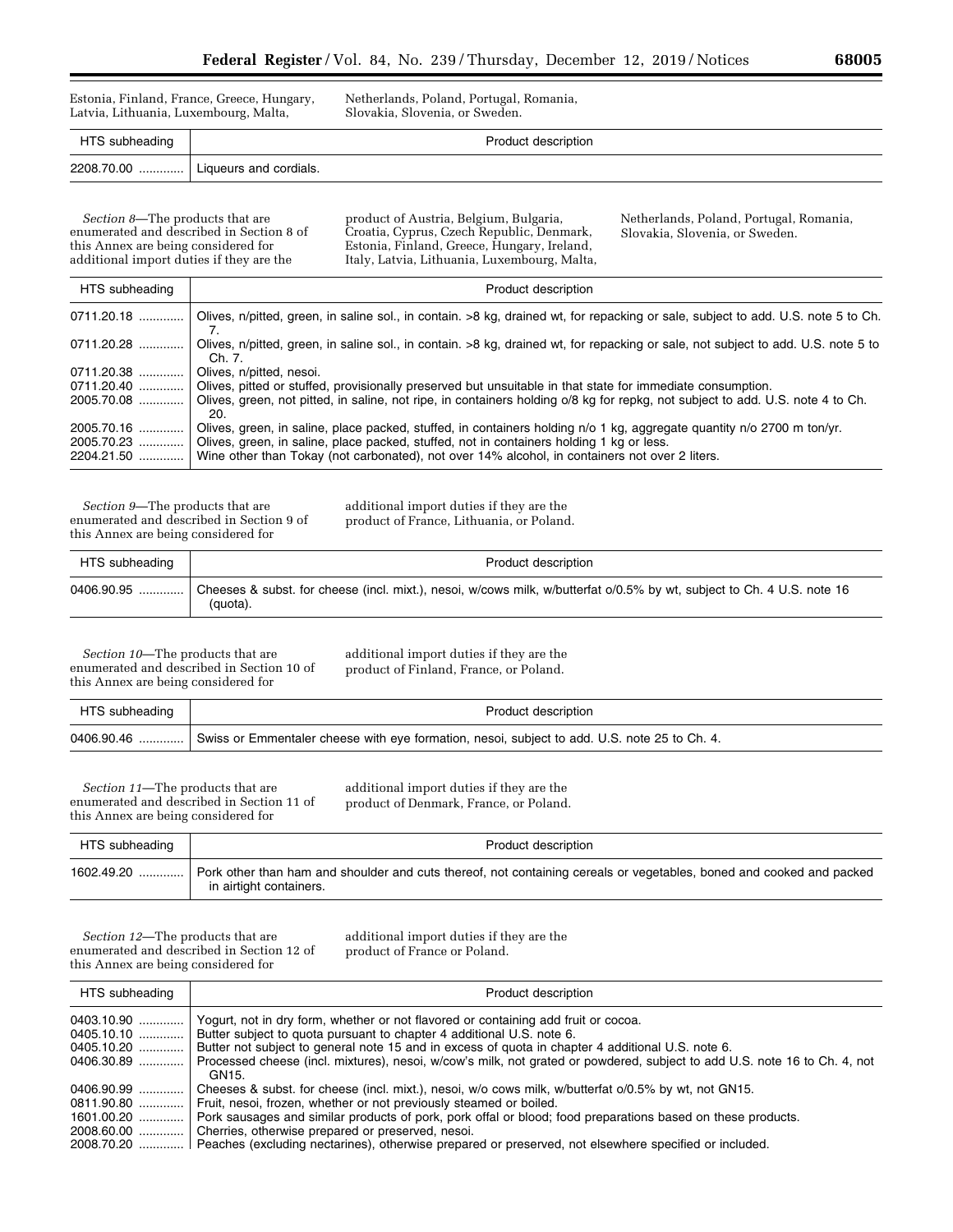| HTS subheading | Product description                                                                                                         |
|----------------|-----------------------------------------------------------------------------------------------------------------------------|
| 2008.97.90     | Mixtures of fruit or other edible parts of plants, otherwise prepared or preserved, nesoi (excluding tropical fruit salad). |
| 2009.89.65     | Cherry juice, concentrated or not concentrated.                                                                             |
| 2009.89.80     | Juice of any single vegetable, other than tomato, concentrated or not concentrated.                                         |

*Section 13*—The products that are enumerated and described in Section 13 of this Annex are being considered for

additional import duties if they are the product of Bulgaria or France.

| HTS subheading | Product description                                                                           |
|----------------|-----------------------------------------------------------------------------------------------|
|                | 0406.90.57  Pecorino cheese, from sheep's milk, in original loaves, not suitable for grating. |

*Section 14*—The products that are enumerated and described in Section 14 of this Annex are being considered for

additional import duties if they are the product of France.

| HTS subheading | Product description                                                                                                                        |
|----------------|--------------------------------------------------------------------------------------------------------------------------------------------|
| 0405.90.10     | Fats and oils derived from milk, other than butter or dairy spreads, subject to quota pursuant to chapter 4 additional U.S.<br>note 14.    |
| 0406.30.51     | Gruyere-process cheese, processed, not grated or powdered, subject to add. U.S. note 22 to Ch. 4.                                          |
| 0406.30.53     | Gruyere-process cheese, processed, not grated or powdered, not subject to gen note 15 or add. U.S. note 22 to Ch. 4.                       |
| 0406.40.54     | Blue-veined cheese, nesol, in original loaves, subject to add. U.S. note 17 to Ch. 4.                                                      |
| 0406.90.08     | Cheddar cheese, neosi, subject to add. U.S. note 18 to Ch. 4.                                                                              |
| 0406.90.12     | Cheddar cheese, nesol, not subject to gen. note 15 of the HTS or to add. U.S. note 18 to Ch. 4.                                            |
| 0406.90.41     | Romano, Reggiano, Parmesan, Provolone, and Provoletti cheese, nesoi, from cow's milk, subject to add. U.S. note 21 to<br>Ch. 4.            |
| 0406.90.42     | Romano, Reggiano, Parmesan, Provolone, and Provoletti cheese, nesoi, from cow's milk, not subj to to GN 15 or Ch. 4<br>U.S. note 21.       |
| 0406.90.48     | Swiss or Emmentaler cheese with eye formation, nesol, not subject to gen. note 15 or to add. U.S. note 25 to Ch. 4.                        |
| $0406.90.90$   | Cheeses & subst. for cheese (incl. mixt.), nesoi, w/or from swiss, emmentaler or gruyere, subj. to add. U.S. note 22 to<br>Ch.4, not GN15. |
| 0406.90.97     | Cheeses & subst. for cheese (incl. mixt.), nesoi, w/cows milk, w/butterfat o/0.5% by wt, not subject to Ch4 U.S. note 16,<br>not GN15.     |
| 1605.53.60     | Mussels, prepared or preserved.                                                                                                            |
| 2007.99.70     | Currant and berry fruit jellies.                                                                                                           |
|                | 2008.40.00  Pears, otherwise prepared or preserved, nesoi.                                                                                 |
| $2009.89.20$   | Pear juice, concentrated or not concentrated.                                                                                              |
|                | 2009.89.40  Prune juice, concentrated or not concentrated.                                                                                 |

*Section 15*—The products that are enumerated and described in Section 15 of this Annex are being considered for

additional import duties if they are the product of Poland.

| HTS subheading | Product description                                                                                                                               |
|----------------|---------------------------------------------------------------------------------------------------------------------------------------------------|
| 0405.20.30     | Butter substitute dairy spreads, over 45% butterfat weight, not subj to gen note 15 and in excess of quota in ch. 4 addi-<br>tional U.S. note 14. |
| 0405.20.80     | Other dairy spreads, not butter substitutes or of a type provided for in chapter 4 additional U.S. note 1.                                        |
| 0406.30.85     | Processed cheese (incl. mixtures), nesoi, n/o 0.5% by wt. butterfat, not grated or powdered, subject to Ch. 4 U.S. note 23,<br>not GN15.          |
| 0406.90.78     | Cheeses & subst. for cheese (incl. mixt.), nesoi, w/or from cheddar cheese, not subj. to add. U.S. note 18 to Ch.4, not<br>GN15.                  |
| 1602.41.90     | Prepared or preserved pork hams and cuts thereof, not containing cereals or vegetables, nesoi.                                                    |
| $1602.42.20$   | Pork shoulders and cuts thereof, boned and cooked and packed in airtight containers.                                                              |
| $1602.42.40$   | Prepared or preserved pork shoulders and cuts thereof, other than boned and cooked and packed in airtight containers.                             |
| $1602.49.40$   | Prepared or preserved pork, not containing cereals or vegetables, nesoi.                                                                          |
| 1602.49.90     | Prepared or preserved pork, nesoi.                                                                                                                |

*Section 16*—The products that are enumerated and described in Section 16 of this Annex are being considered for

additional import duties if they are the product of the United Kingdom.

**Note:** For purposes of the subheading listed below, the informal product description

defines and limits the scope of the proposed action and is intended to cover only a subsection of the subheading.